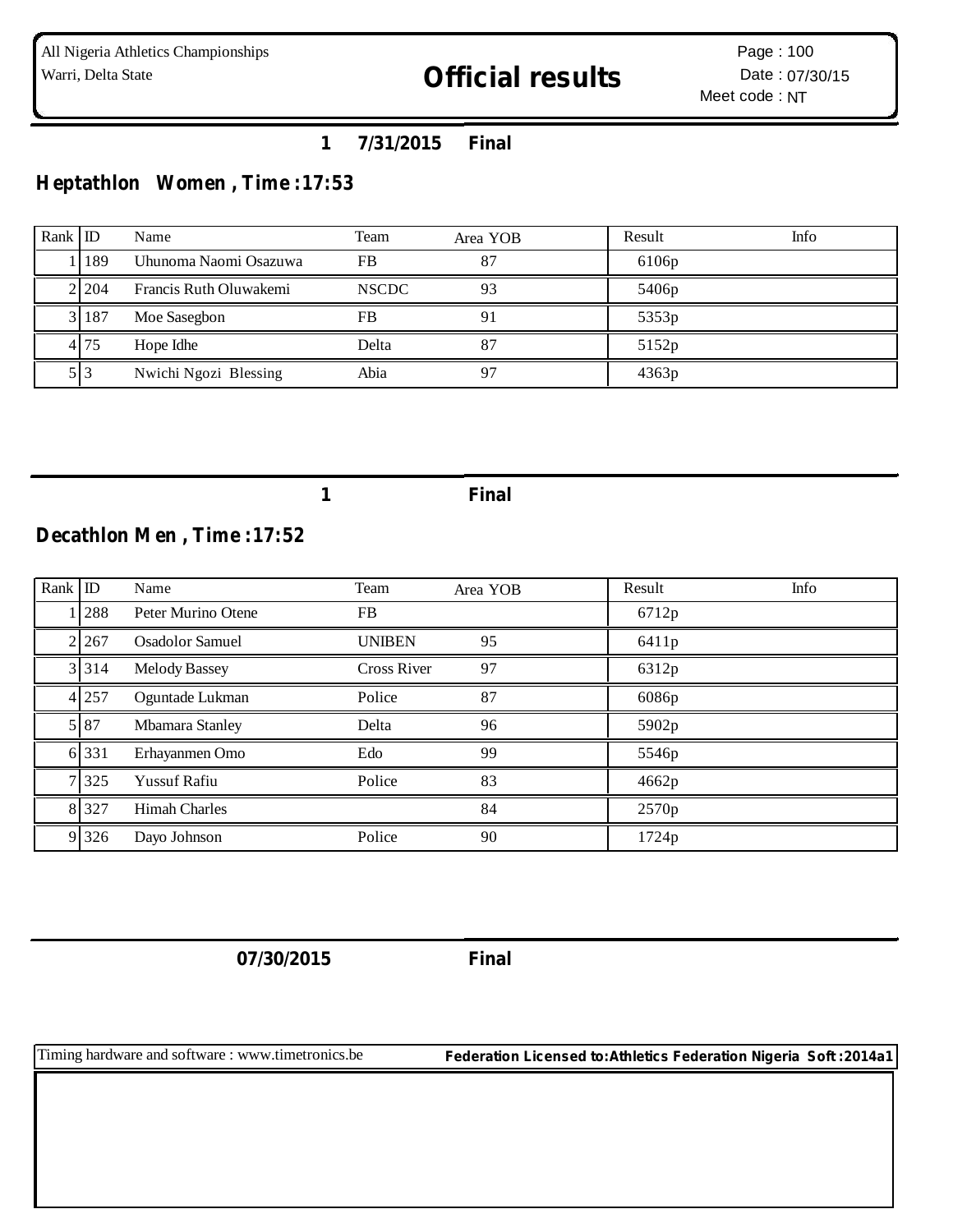# **20km Walk Race Women Final , Time :17:59**

| $Rank$ ID |           | Name              | Team        | Area YOB | Result     | Info |
|-----------|-----------|-------------------|-------------|----------|------------|------|
|           | 1   24    | Oguh Faustina     | <b>CDA</b>  | 97       | 1:45.18    |      |
|           | 2 2 2 3 2 | Olude Fadekemi    | Ogun        | 98       | 1:48.00    |      |
|           | 3 3 0 3   | Queensly Asedo    | Police      | 88       | 1:50.28    |      |
|           | 4 2 4 1   | Henshaw Queen     | Police      | 84       | 1:53.39    |      |
|           | 5 59      | Bolanle B. Kareem | Defender    | 90       | 1:58.11    |      |
|           | 102       | Success Amalawa   | Edo         | 96       | <b>DNF</b> |      |
|           | 149       | Susan Mohammed    | Mountaineer | 95       | <b>DNF</b> |      |
|           | 235       | Rosemary Kure     | Plateau     | 94       | <b>DNF</b> |      |
|           | 236       | Esther Ajiji      | Pleateau    | 93       | <b>DNF</b> |      |

## **07/30/2015 7/30/2015 Final**

#### **20km Walk Race Men Final , Time :18:03**

| Rank ID |           | Name                    | Team               | Area YOB | Result  | Info |
|---------|-----------|-------------------------|--------------------|----------|---------|------|
|         | 1246      | Adeyemi Kazeem          | Police             | 85       | 1u37'02 |      |
|         | 2161      | Fatoyinbo Gbenga Samuel | Defender           | 97       | 1u39'30 |      |
|         | 3 3 3 0 6 | Hussein Yunusa          | Police             | 91       | 1u39'39 |      |
|         | 4 216     | Elegbede Bamidele O.    | <b>NSCDC</b>       | 87       | 1u41'27 |      |
|         | 5141      | Taptue Herve            | <b>Cross River</b> | 88       | 1u43'05 |      |
|         | 6 248     | Alade Felix             | Police             | 84       | 1u44'05 |      |
|         | 7 309     | Abiola Samson           | Police             | 98       | 1u45'13 |      |

### **07/30/2015 7/30/2015 Final**

Timing hardware and software : www.timetronics.be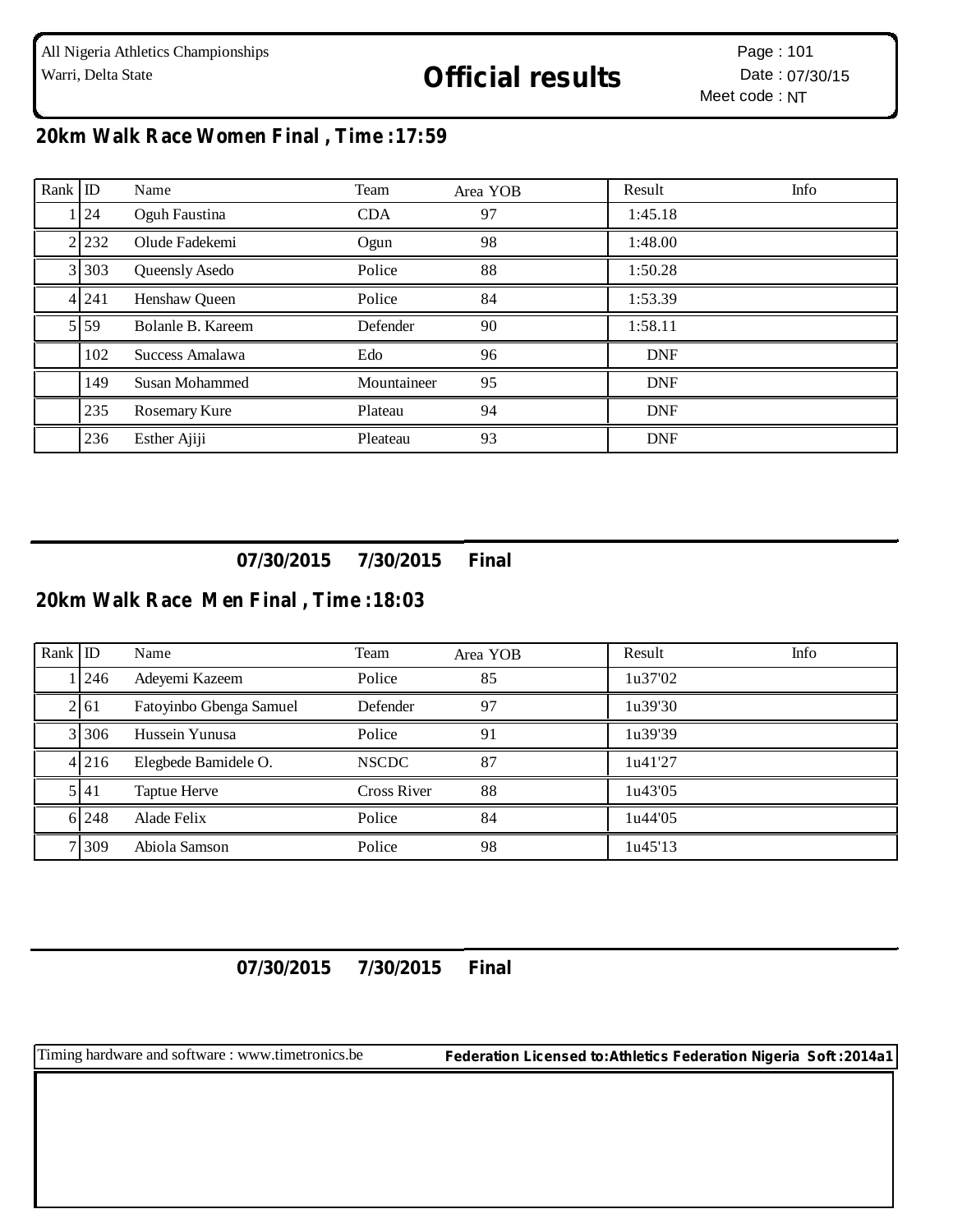## **100m Hurdles Women - Heptathlon , Time :09**

#### **Heat : 1 Wind = -0.2**

| Rank $ $ ID |         | Name                   | Team         | Area YOB | Result | Info  |
|-------------|---------|------------------------|--------------|----------|--------|-------|
|             | 189     | Uhunoma Naomi Osazuwa  | <b>FB</b>    | 87       | 13.71  | 1020P |
|             | 2 2 0 4 | Francis Ruth Oluwakemi | <b>NSCDC</b> | 93       | 14.02  | 976 P |
|             | 3 187   | Moe Sasegbon           | FB           |          | 14.61  | 894 P |
|             | 4.75    | Hope Idhe              | Delta        | 87       | 15.12  | 826 P |
|             | 513     | Nwichi Ngozi Blessing  | Abia         |          | 16.93  | 604 P |

## **07/30/2015 7/30/2015 Combined**

### **Discus Women Final , Time :09:57**

| Rank $ $ ID |           | Name                     | Team         | Area YOB | Result | Info |
|-------------|-----------|--------------------------|--------------|----------|--------|------|
|             | .153      | Claire Uke               | FB           | 92       | 50.91m |      |
|             | 2.159     | <b>Ogunleye Precious</b> | <b>FB</b>    | 93       | 48.32m |      |
|             | 3 3 1 1   | Efobi Celestina          |              |          | 40.59m |      |
|             | 4 1 1 9 8 | Chime Nkechi Leticia     | <b>NSCDC</b> | 93       | 36.25m |      |
|             | 5 78      | Rita Modili              | Delta        | 98       | 32.28m |      |

**07/30/2015 7/30/2015 Final**

### **100m Hurdles Women Heats , Time :09:56**

#### **Heat : 1 Wind = -1.1**

| Rank ID |           | Name                  | Team         | Area YOB | Result     | Info |
|---------|-----------|-----------------------|--------------|----------|------------|------|
|         | 185       | Lindsey Weyinmi       | FB           | 89       | 13.68      |      |
|         | 21201     | Efe Favour            | <b>NSCDC</b> | 94       | 14.20      |      |
|         | 3 2 2 3 8 | Abimbola Lawal        | Police       | 90       | 14.96      |      |
|         | 189       | Uhunoma Naomi Osazuwa | FB           |          | <b>DNS</b> |      |

Timing hardware and software : www.timetronics.be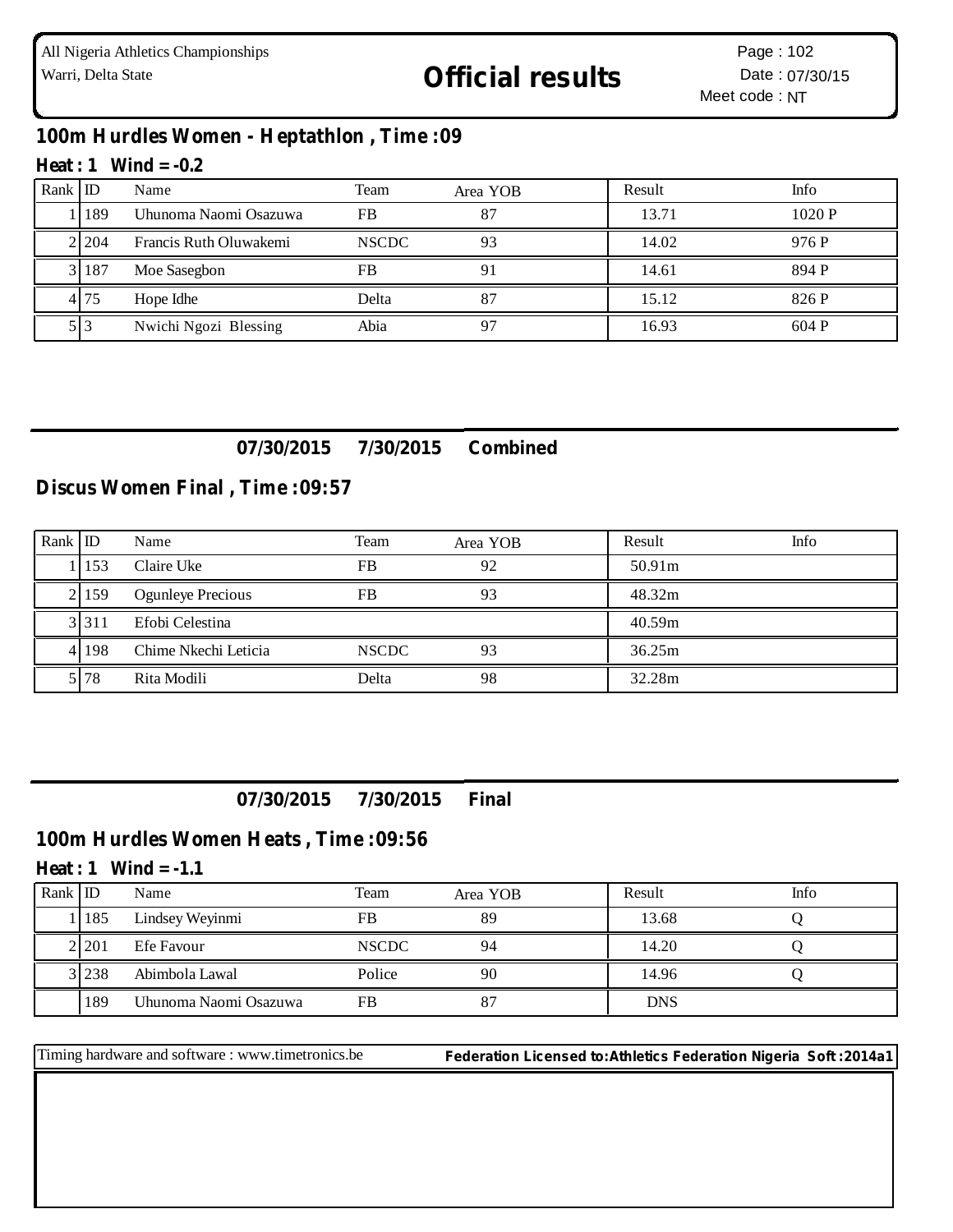| All Nigeria Athletics Championships<br>Warri, Delta State |     |                        | <b>Official results</b> |    | Page: 103<br>Date: 07/30/15<br>Meet code: NT |  |  |
|-----------------------------------------------------------|-----|------------------------|-------------------------|----|----------------------------------------------|--|--|
|                                                           | 163 | Ugonna Ndu             | FB                      | 91 | <b>DNS</b>                                   |  |  |
|                                                           | 204 | Francis Ruth Oluwakemi | <b>NSCDC</b>            | 93 | <b>DNS</b>                                   |  |  |
|                                                           | 202 | Eferebor Oghene        | <b>NSCDC</b>            | 90 | <b>DNS</b>                                   |  |  |
|                                                           | 6   | Elizabeth Ahuwan       | <b>ABU</b>              | 96 | <b>DNS</b>                                   |  |  |

## **100m Hurdles Women Heats , Time :09:56**

#### $Heat: 2$   $Wind = 0.0$

| Rank ID |                  | Name                 | Team       | Area YOB | Result     | Info |
|---------|------------------|----------------------|------------|----------|------------|------|
|         | $\overline{143}$ | Amusan Oluwatobiloba | Customs    | 97       | 13.73      |      |
|         | 186              | Mobolaji Adeokun     | <b>FB</b>  | 94       | 13.83      |      |
|         | 3 58             | Ayemoba Grace        | Defender   | 81       | 14.10      |      |
|         | 4 4 4 8          | Oshinbanjo Temidayo  | Customs    | 96       | 14.20      |      |
|         | 138              | Vivian Nnena Akuna   | Lagos      | 99       | 16.26      |      |
|         | 21               | Digha Joy            | <b>CDA</b> | 86       | <b>DNS</b> |      |
|         | 75               | Hope Idhe            | Delta      | 87       | <b>DNS</b> |      |
|         | 77               | Okitikpi Rebecca     | Delta      | 84       | <b>DNS</b> |      |

## **07/30/2015 7/30/2015 Qualifying**

## **High Jump Women - Heptathlon , Time :12:11**

**Flight : 1**

| Rank $ID$ |       | Name                   | Team         | Area YOB | Result | Info   |
|-----------|-------|------------------------|--------------|----------|--------|--------|
|           | 189   | Uhunoma Naomi Osazuwa  | FB           | 87       | 1.87m  | 1067 P |
|           | 2 187 | Moe Sasegbon           | FB           | 91       | 1.84m  | 1029P  |
|           | 3175  | Hope Idhe              | Delta        | 87       | 1.69m  | 842 P  |
|           | 41204 | Francis Ruth Oluwakemi | <b>NSCDC</b> | 93       | 1.55m  | 678 P  |
|           |       | Nwichi Ngozi Blessing  | Abia         | 97       | 1.55m  | 678 P  |

Timing hardware and software : www.timetronics.be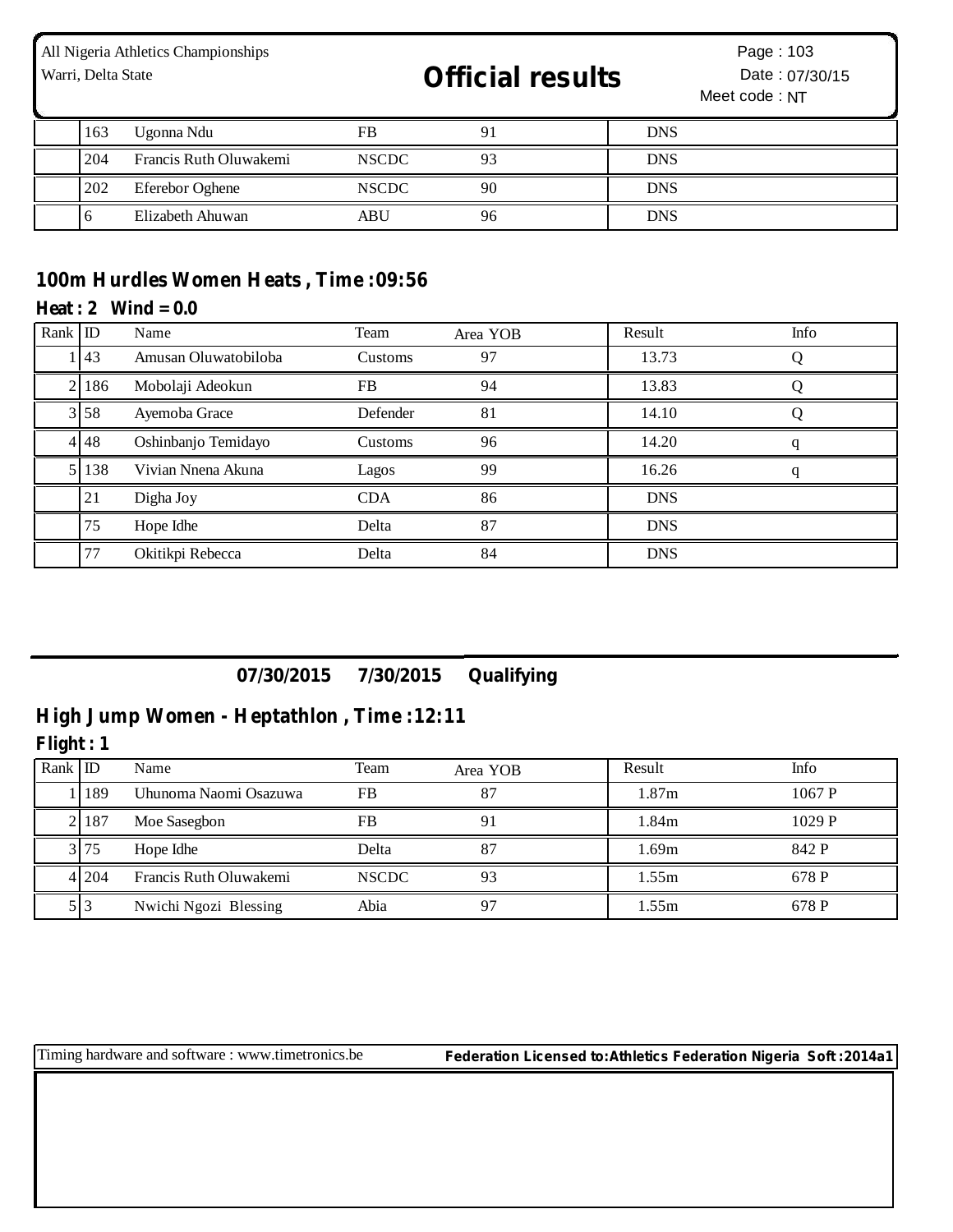## **07/30/2015 7/30/2015 Combined**

## **110m Hurdles Men Heats , Time :10:12**

#### **Heat : 1 Wind = -1.0**

| Rank ID |         | Name                    | Team           | Area YOB | Result     | Info |
|---------|---------|-------------------------|----------------|----------|------------|------|
|         | 164     | Alex Al-Ameen           | <b>FB</b>      | 89       | 14.15      |      |
|         | 2 2 5 6 | Martins Ogierakhi       | Police         | 93       | 14.27      |      |
|         | 103     | Abdullahi Bashiru       | Edo            | 97       | 14.44      |      |
|         | 4 2 7 1 | Chime Zedekiah          | <b>UNIPORT</b> | 75       | 15.80      |      |
|         | 64      | Pessu Godfrey Timi      | Defender       | 88       | <b>DIS</b> |      |
|         | 82      | <b>Emoghene Timothy</b> | Delta          | 97       | <b>DNS</b> |      |
|         | 287     | Ojeikere Precious       | Edo            | 99       | <b>DNS</b> |      |

#### **110m Hurdles Men Heats , Time :10:12**

#### **Heat : 2 Wind = -0.4**

| Rank ID |         | Name                   | Team          | Area YOB | Result     | Info |
|---------|---------|------------------------|---------------|----------|------------|------|
|         | 184     | <b>Tyron Akins</b>     | FB            | 86       | 14.09      |      |
|         | 2.227   | Okon Samuel Etim       | <b>NSCDC</b>  | 83       | 14.36      |      |
|         | 3 2 3 1 | Wisdom Benjamin        | <b>NSCDC</b>  | 92       | 14.78      |      |
|         | 257     | Oguntade Lukman        | Police        | 87       | <b>DNS</b> |      |
|         | 267     | <b>Osadolor Samuel</b> | <b>UNIBEN</b> | 95       | <b>DNS</b> |      |
|         | 99      | Abejoye Oyeniyi        | Eaglesight    | 94       | <b>DNS</b> |      |

## **07/30/2015 7/30/2015 Qualifying**

#### **5000m Women Final , Time :10:33**

| Rank $ $ ID |                | Name            | Team         | Area YOB | Result   | Info |
|-------------|----------------|-----------------|--------------|----------|----------|------|
|             | <sup>200</sup> | Deborah Pam     | <b>NSCDC</b> | 90       | 17:24.27 |      |
|             | 2 148          | Onan Sale       | Mountaineer  |          | 17:44.87 |      |
|             | 3 2 8 9        | Muibat Ogunkoya | Lagos        | 94       | 18:18.66 |      |

Timing hardware and software : www.timetronics.be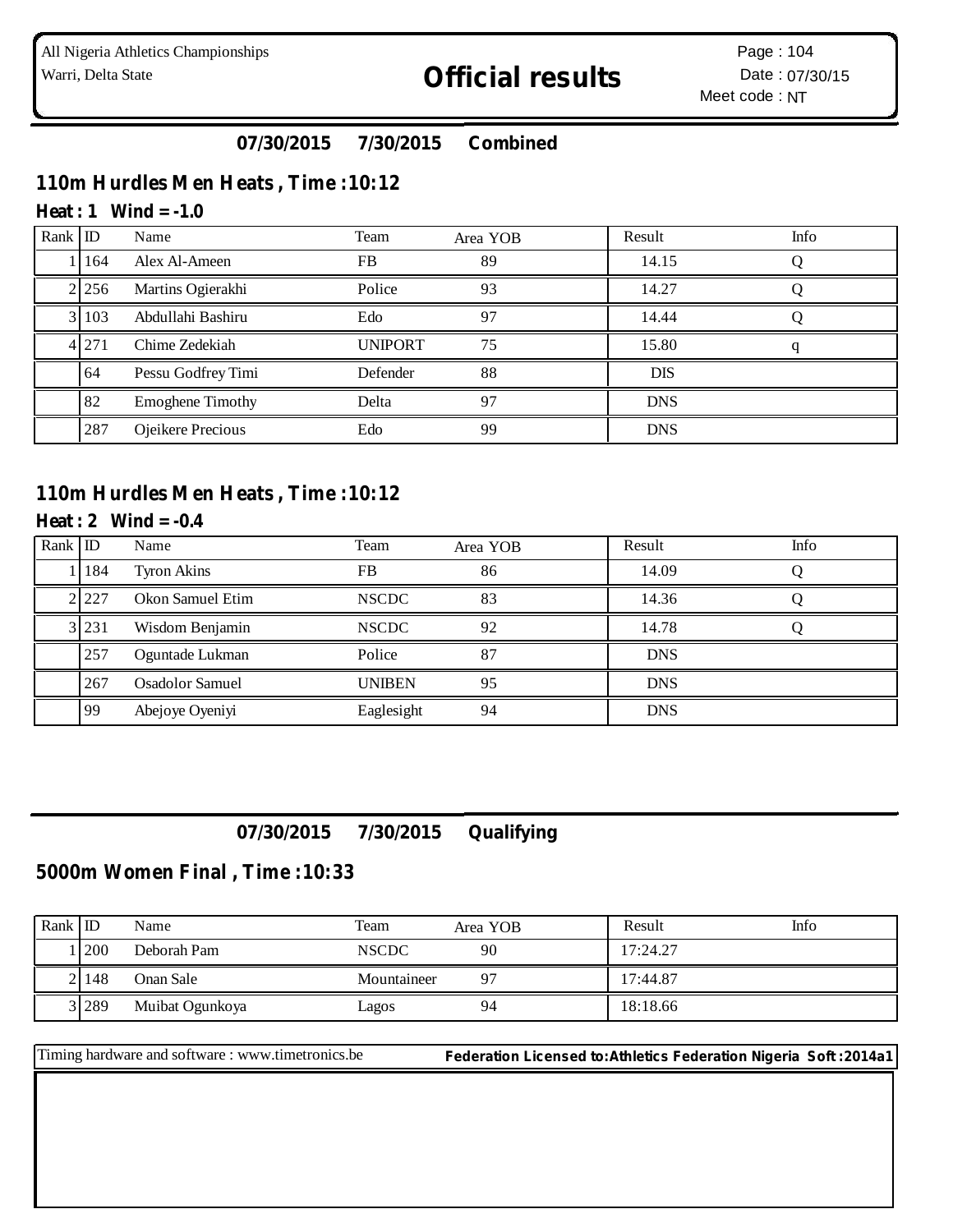| All Nigeria Athletics Championships<br>Warri, Delta State |       |                 | <b>Official results</b> | Page: 105<br>Date: 07/30/15<br>Meet code: NT |          |  |
|-----------------------------------------------------------|-------|-----------------|-------------------------|----------------------------------------------|----------|--|
|                                                           | 4145  | Elizabeth Nuhu  | <b>Customs</b>          | 92                                           | 18:32.20 |  |
|                                                           | 5 233 | Adeyemi Ademola | Ondo                    | 89                                           | 19:11.26 |  |
|                                                           | 6 16  | Akaha Iwanger   | Benue                   | 92                                           | 20:23.80 |  |

## **07/30/2015 7/30/2015 Final**

# **400m Hurdles Men Heats , Time :10:11**

#### **Heat : 1**

| Rank ID |           | Name                    | Team         | Area YOB | Result     | Info |
|---------|-----------|-------------------------|--------------|----------|------------|------|
|         | 169       | Miles Ukaoma            | <b>FB</b>    | 92       | 51.24      |      |
|         | 2 53      | Okorie Henry            | Customs      | 87       | 52.54      |      |
|         | 3 230     | <b>Steve Fikah</b>      | <b>NSCDC</b> | 98       | 53.42      |      |
|         | 4 14 14 1 | Airen Williams          | Lagos        | 98       | 54.59      |      |
|         | 106       | Ifeanyi Atuma           | Edo          | 96       | 54.67      |      |
|         | 82        | <b>Emoghene Timothy</b> | Delta        | 97       | <b>DNS</b> |      |
|         | 15        | Oyame Joseph            | Anambra      | 99       | <b>DNS</b> |      |

## **400m Hurdles Men Heats , Time :10:11**

#### **Heat : 2**

| Rank ID |         | Name                 | Team               | Area YOB | Result     | Info |
|---------|---------|----------------------|--------------------|----------|------------|------|
|         | 1165    | Amaechi Morton       | FB                 | 89       | 52.37      |      |
|         | 2 1 0 8 | Prior Ochonogor      | Edo                | 98       | 52.75      |      |
|         | 3 17    | <b>Bakare Gbenga</b> | Buka Tigers        | 96       | 53.00      |      |
|         | 4 19    | Alaka Richard        | <b>Buka Tigers</b> | 94       | 55.95      |      |
|         | 116     | <b>Yusuf Saheed</b>  | Fed Poly Ede       | 95       | <b>DNS</b> |      |
|         | 27      | Akindunjoye Johnson  | <b>CDA</b>         | 95       | <b>DNS</b> |      |
|         | 60      | Badekale Abimbola    | Defender           | 94       | <b>DNS</b> |      |

Timing hardware and software : www.timetronics.be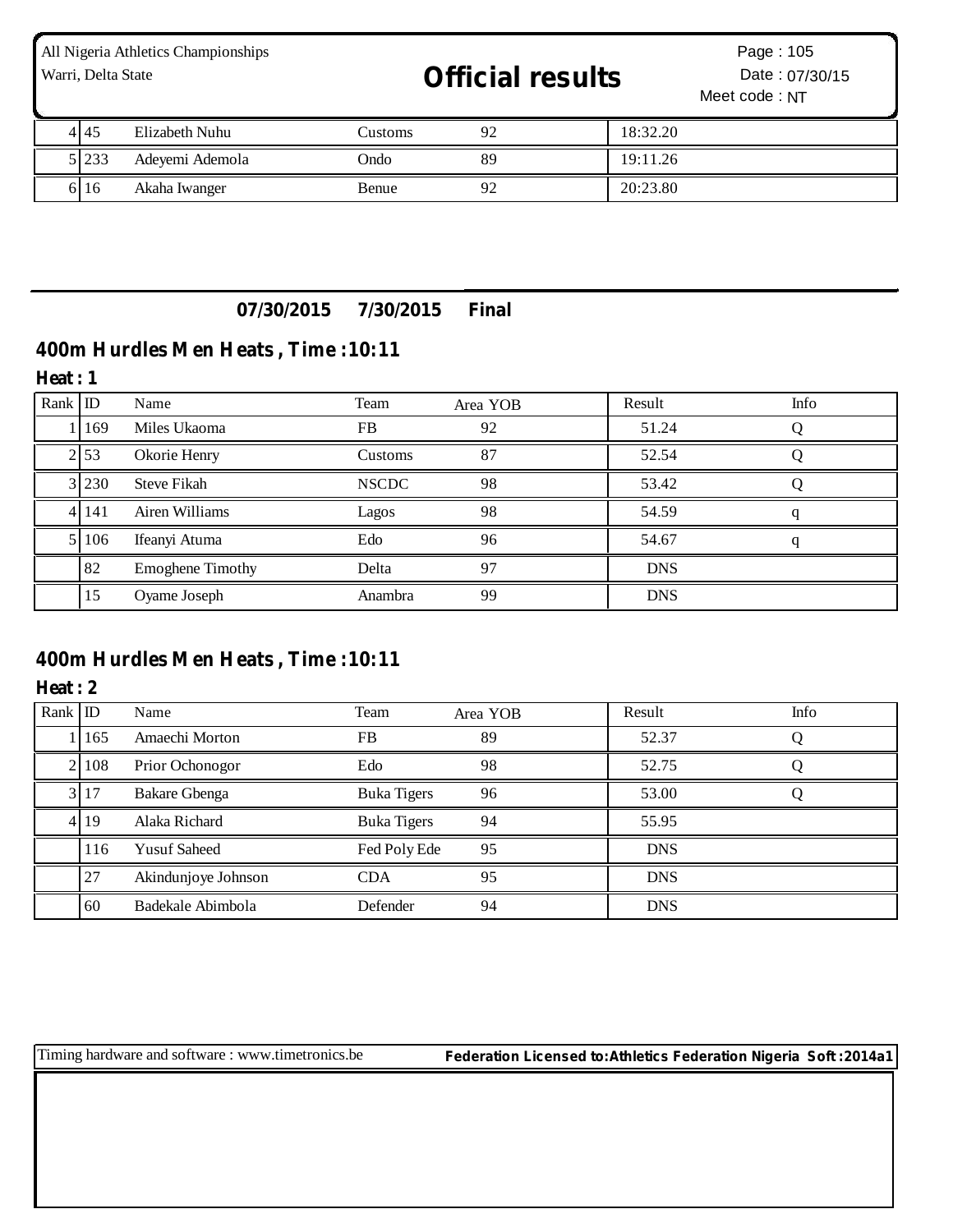## **07/30/2015 7/30/2015 Qualifying**

### **Pole Vault Men Final , Time :09:04**

| $Rank$ ID |         | Name                  | Team        | Area YOB | Result            | Info |
|-----------|---------|-----------------------|-------------|----------|-------------------|------|
|           | 1314    | <b>Melody Bassey</b>  | Cross River | 97       | 4.20m             |      |
|           | 21312   | Japo Toma             | Delta       | 91       | 4.00 <sub>m</sub> |      |
|           | 3 3 1 3 | <b>Emmanuel Edwin</b> | Cross River | 92       | 3.60 <sub>m</sub> |      |
|           | 4 3 0 1 | Ochapa Sunday         | Benue       | 87       | 3.10 <sub>m</sub> |      |

#### **07/30/2015 7/30/2015 Final**

## **5000m Men Final , Time :11:24**

| Rank $ $ ID |                  | Name                  | Team         | Area YOB | Result   | Info |
|-------------|------------------|-----------------------|--------------|----------|----------|------|
|             | $\overline{140}$ | Ismaila Sadjo         | Cross River  | 91       | 14:25.81 |      |
|             | 21254            | Kefas Williams        | Police       | 92       | 14:25.96 |      |
|             | 3 2 1 8          | <b>Gyang Emmanuel</b> | <b>NSCDC</b> | 93       | 14:40.08 |      |
|             | 4 50             | Godfrey Monday        | Customs      | 98       | 14:51.86 |      |
|             | 129              | Osuolale Taiwo        | <b>ICDO</b>  | 95       | 15:03.20 |      |
|             | 6 151            | Jigak Monday          | Mountaineer  | 97       | 15:45.39 |      |

#### **07/30/2015 7/30/2015 Final**

#### **100 Men Decathlon , Time :11:23**

#### **Heat : 1 Wind = -1.5**

| Rank ID |                | Name            | Team          | Area YOB | Result | Info  |
|---------|----------------|-----------------|---------------|----------|--------|-------|
|         | <sup>267</sup> | Osadolor Samuel | <b>UNIBEN</b> | 95       | 11.07  | 845 P |
|         | 2 3 1 4        | Melody Bassey   | Cross River   |          | 11.39  | 776 P |
|         | 3 3 2 7        | Himah Charles   |               | 84       | 11.43  | 767 P |

Timing hardware and software : www.timetronics.be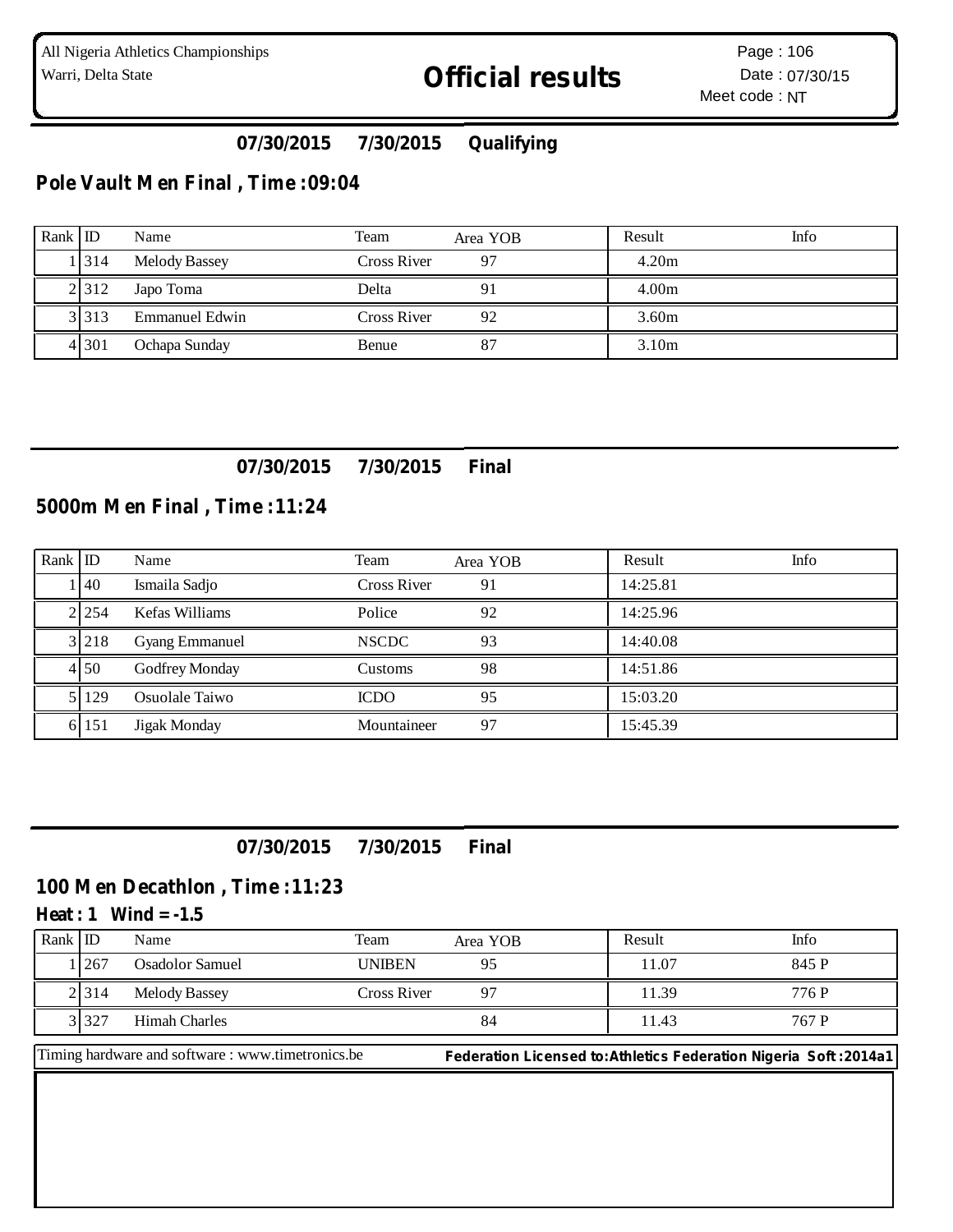| All Nigeria Athletics Championships<br>Warri, Delta State |         |                 |        | <b>Official results</b> |       | Page: 107<br>Date: 07/30/15<br>Meet code: NT |  |
|-----------------------------------------------------------|---------|-----------------|--------|-------------------------|-------|----------------------------------------------|--|
|                                                           | 4 2 5 7 | Oguntade Lukman | Police | 87                      | 11.61 | 730 P                                        |  |
|                                                           | 5 3 3 1 | Erhayanmen Omo  | Edo    | 99                      | 12.11 | 629 P                                        |  |

## **100 Men Decathlon , Time :11:23**

#### **Heat : 2 Wind = -1.1**

| Rank $ D $ |         | Name                | Team      | Area YOB | Result | Info  |
|------------|---------|---------------------|-----------|----------|--------|-------|
|            | . 187   | Mbamara Stanley     | Delta     | 96       | 10.95  | 872 P |
|            | 2288    | Peter Murino Otene  | <b>FB</b> |          | 11.02  | 856 P |
|            | 3 3 2 5 | <b>Yussuf Rafiu</b> | Police    | 83       | 11.97  | 657 P |
|            | 4 3 2 6 | Dayo Johnson        | Police    | 90       | 12.02  | 647 P |

## **07/30/2015 7/30/2015 Combined**

#### **Shot Put Men Final , Time :11:44**

| Rank ID |         | Name               | Team         | Area YOB | Result | Info |
|---------|---------|--------------------|--------------|----------|--------|------|
|         | 149     | Eke Onwuka Kalu    | Customs      |          | 17.16m |      |
|         | 2 2 2 3 | Nwoye Augustine    | <b>NSCDC</b> |          | 16.66m |      |
|         | 3 262   | Ezeofor Kenechukwu | Prisons      | 84       | 16.14m |      |

### **07/30/2015 7/30/2015 Final**

## **Javelin Women Final , Time :11:42**

| Rank ID |         | Name                  | Team         | Area YOB | Result | Info |
|---------|---------|-----------------------|--------------|----------|--------|------|
|         | 11124   | Nwanaga Kelechi       | <b>ICDO</b>  | റ7       | 47.32m |      |
|         | 2 3 2 2 | Zever Priscilla       | <b>Benue</b> | 93       | 40.62m |      |
|         | 3 76    | Mbadugha Obiagheli    | Delta        |          | 36.74m |      |
|         | 413     | Nwichi Ngozi Blessing | Abia         |          | 30.45m |      |

Timing hardware and software : www.timetronics.be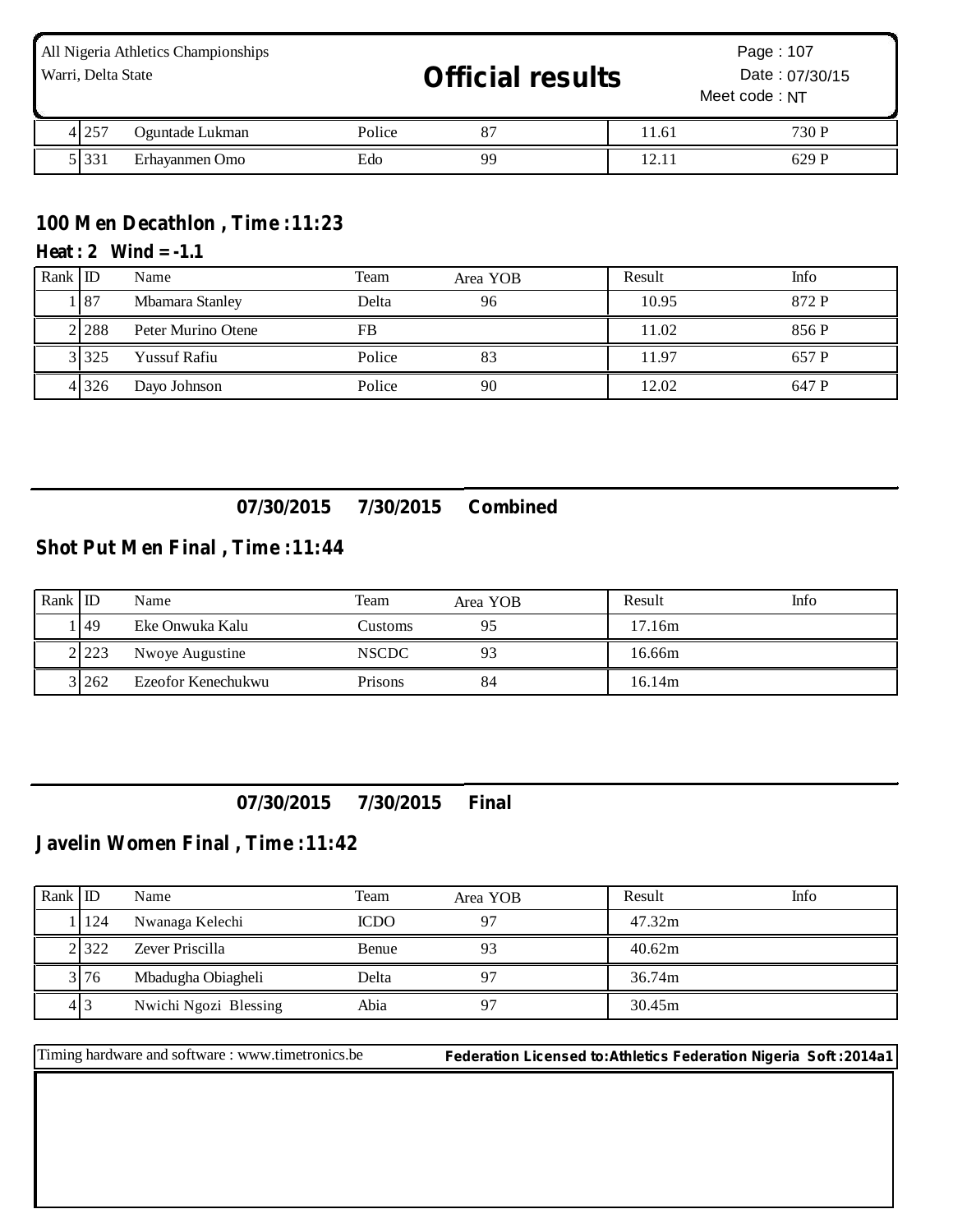## **07/30/2015 7/30/2015 Final**

#### **800m Women Final , Time :11:31**

| Rank ID |         | Name                | Team               | Area YOB | Result     | Info |
|---------|---------|---------------------|--------------------|----------|------------|------|
|         | 1   195 | Abike Egbeniyi      | Lagos              | 94       | 2:07.50    |      |
|         | 2 2 9 1 | Abiye David         | Defender           | 92       | 2:09.10    |      |
|         | 3 290   | Sirika Oluoma Nwoke | Defender           | 87       | 2:10.35    |      |
|         | 4 292   | Oluchi Offuoma      | Police             | 92       | 2:14.89    |      |
|         | 5 2 9 3 | Loveline Jatto      | <b>Cross River</b> | 96       | 2:16.20    |      |
|         | 6 4     | Nwokeoji Chinonso   | Abia               | 97       | 2:16.82    |      |
|         | 7 2 9 4 | Alabi Aminat        | Next Level         | 98       | 2:18.00    |      |
|         | 8 2 4 0 | Helen Mommah        | Police             | 94       | 2:28.34    |      |
|         | 295     | Violet Nfem         | Next Level         | 98       | <b>DNS</b> |      |

### **07/30/2015 7/30/2015 Final**

## **800m Men Final , Time :11:31**

| Rank ID |         | Name                 | Team        | Area YOB | Result  | Info |
|---------|---------|----------------------|-------------|----------|---------|------|
|         | . 39    | Hamadjam Soudi       | Cross River | 95       | 1:50.04 |      |
|         | 2 142   | Eze Anayo            | Lagos       |          | 1:50.79 |      |
|         | 3 1 4 0 | Agboola Daniel       | Lagos       | 96       | 1:52.62 |      |
|         | 4 68    | Musa Godfrey Charles | Defender    | 93       | 1:58.89 |      |

**07/30/2015 7/30/2015 Final**

Timing hardware and software : www.timetronics.be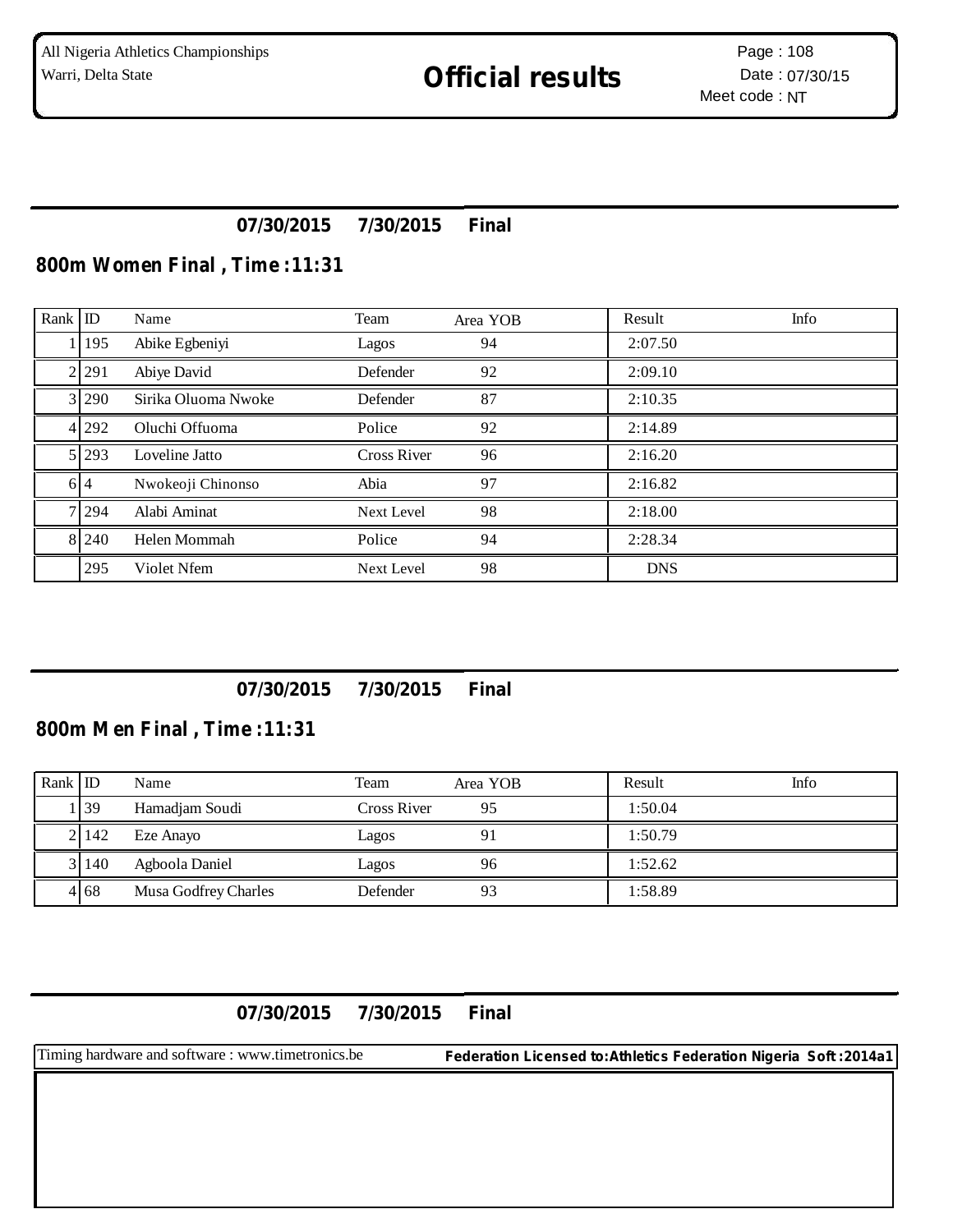## **Long Jump Men Decathlon , Time :12:39**

### **Flight : 1**

| Rank $ $ ID |             | Name                   | Team               | Area YOB | Result      | Wind $(m/s)$ | Info  |
|-------------|-------------|------------------------|--------------------|----------|-------------|--------------|-------|
|             | <b>1288</b> | Peter Murino Otene     | FB.                |          | $7.34m$ 1.0 |              | 896 P |
|             | 2 87        | Mbamara Stanley        | Delta              | 96       | $6.77m$ 0.3 |              | 760 P |
|             | 3 3 3 1     | Erhayanmen Omo         | Edo                | 99       | $6.66m$ 1.2 |              | 734 P |
|             | 4 257       | Oguntade Lukman        | Police             | 87       | $6.44m$ 1.6 |              | 684 P |
|             | 5 2 6 7     | <b>Osadolor Samuel</b> | <b>UNIBEN</b>      | 95       | $6.41m$ 0.2 |              | 677 P |
|             | 6 327       | <b>Himah Charles</b>   |                    | 84       | $6.41m$ 0.3 |              | 677 P |
|             | 7 326       | Dayo Johnson           | Police             | 90       | 6.35m 0.4   |              | 664 P |
|             | 8 3 1 4     | <b>Melody Bassey</b>   | <b>Cross River</b> | 97       | $6.15m$ 0.7 |              | 619 P |
|             | 9 3 2 5     | <b>Yussuf Rafiu</b>    | Police             | 83       | 5.88m 1.3   |              | 561 P |

**07/30/2015 7/30/2015 Combined**

## **400m Women Heats , Time :11:43**

#### **Heat : 1**

| Rank ID |         | Name                 | Team               | Area YOB | Result     | Info |
|---------|---------|----------------------|--------------------|----------|------------|------|
|         | 160     | Patience Okon George | <b>Cross River</b> | 91       | 51.76      |      |
|         | 2 110   | Adeloye Oluwatosin   | Ekiti              | 96       | 52.01      |      |
|         | 3 2 0 5 | Funke Oladoye        | <b>NSCDC</b>       | 95       | 52.77      |      |
|         | 4 203   | Etim Margaret        | <b>NSCDC</b>       | 92       | 53.45      |      |
|         | 5 25    | Olotu Folashade      | <b>CDA</b>         | 95       | 53.99      |      |
|         | 6 123   | Omovoh Knowledge     | <b>HIT</b>         | 00       | 54.92      |      |
|         | 7 3 2 4 | Blessing Adiakerehwa | Delta              | 98       | 55.13      |      |
|         | 146     | Ajayi Yinka          | Mausi              | 97       | <b>DNS</b> |      |

### **400m Women Heats , Time :11:43**

#### **Heat : 2**

| Rank | ᅭ   | $\sim$ $\sim$<br>Name                                | Team                           | YOB<br>∖rog | יימר<br>resui            | $\sim$<br>Info |
|------|-----|------------------------------------------------------|--------------------------------|-------------|--------------------------|----------------|
|      | 162 | George<br><b>1100</b><br>∡ilia ⊺<br>$\sim$<br>ັ<br>ັ | --<br>$\overline{\phantom{0}}$ |             | $-\sim$<br>52.40<br>____ |                |

Timing hardware and software : www.timetronics.be **Federation Licensed to:Athletics Federation Nigeria Soft :2014a1**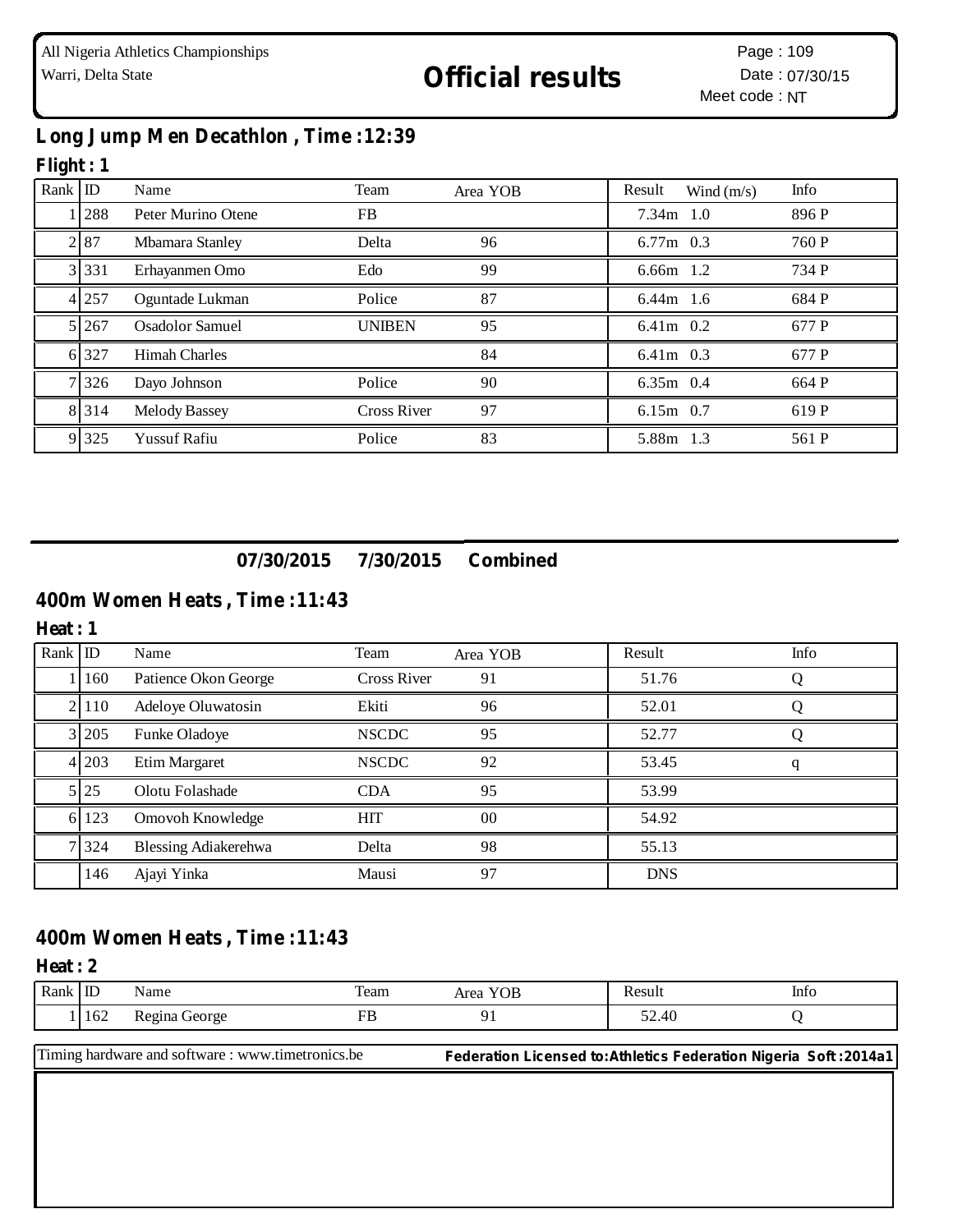| All Nigeria Athletics Championships<br>Warri, Delta State |             |                             | <b>Official results</b> |    |            | Page: 110<br>Date: 07/30/15<br>Meet code: NT |  |
|-----------------------------------------------------------|-------------|-----------------------------|-------------------------|----|------------|----------------------------------------------|--|
|                                                           | $2\vert 65$ | Ossai Rita Vivian           | Defender                | 95 | 52.58      |                                              |  |
|                                                           | 3 118       | Idamadudu Praise Oghefejiro | Delta                   | 98 | 52.97      |                                              |  |
|                                                           | 4 2 4 2     | Josephine Ehigie            | Police                  | 85 | 53.57      | q                                            |  |
|                                                           | 5 282       | Ajoke Odumosu               | <b>NSCDC</b>            | 87 | 54.19      |                                              |  |
| 6 <sup>1</sup>                                            | 196         | <b>Adegoke Charity</b>      | <b>NSCDC</b>            | 92 | 55.62      |                                              |  |
|                                                           | 7 2 4 3     | Lynda Friday                | Police                  | 90 | 56.99      |                                              |  |
|                                                           | 207         | Igbinosun Isoken Wisdom     | <b>NSCDC</b>            | 93 | <b>DNS</b> |                                              |  |

## **07/30/2015 7/30/2015 Qualifying**

## **400m Men Heats , Time :11:58**

**Heat : 1**

| Rank $ID$ |           | Name                       | Team       | Area YOB | Result | Info |
|-----------|-----------|----------------------------|------------|----------|--------|------|
|           | 171       | Robert Simmons             | <b>FB</b>  | 89       | 46.88  | O    |
|           | 2 2 2 3 8 | Chidi Okezie               | FB         | 93       | 47.09  |      |
|           | 3 9 5     | Ukale Elvis Akpowene       | Delta      | 91       | 47.37  |      |
|           | 4 139     | Adedamola Adeniji          | Lagos      | 95       | 47.47  |      |
|           | 5 323     | Oshasha                    | Uniben     | 95       | 47.80  |      |
| 6I        | 167       | Erete Udomsinachi          | FB         | 85       | 47.86  |      |
|           | 7 28      | Durojaiye Ololade Damilola | <b>CDA</b> | 95       | 48.68  |      |
|           | 8 30      | Fatoyinbo Sunday           | <b>CDA</b> | 97       | 48.74  |      |

# **400m Men Heats , Time :11:58**

**Heat : 2**

| Rank ID |           | Name                         | Team         | Area YOB | Result | Info |
|---------|-----------|------------------------------|--------------|----------|--------|------|
|         | 152       | Nathaniel Samson Oghenewegba | Customs      | 97       | 46.07  |      |
|         | :151      | Isah Salihu                  | Customs      | 92       | 46.45  |      |
|         | 3 222     | Noah Akwu                    | <b>NSCDC</b> | 90       | 46.81  |      |
|         | 4 1 1 4 3 | Funmilola Badewa             | Lagos        | 98       | 49.83  |      |

Timing hardware and software : www.timetronics.be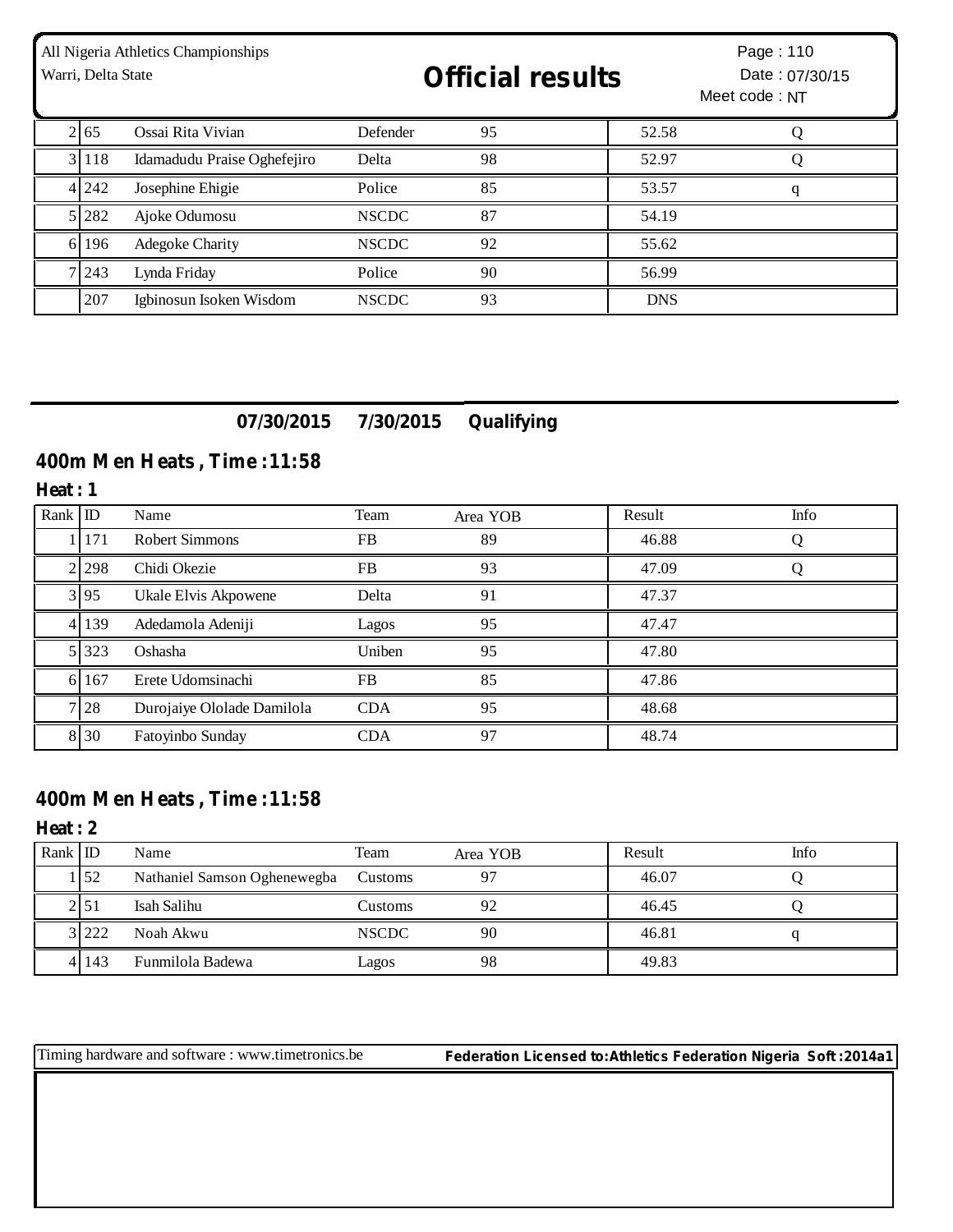## **400m Men Heats , Time :11:58**

#### **Heat : 3**

| $Rank$ ID |           | Name                | Team           | Area YOB | Result | Info |
|-----------|-----------|---------------------|----------------|----------|--------|------|
|           | 155       | Orukpe Erayokan     | <b>Customs</b> | 94       | 46.10  |      |
|           | 2 2 1 0   | Abiola Onakoya      | <b>NSCDC</b>   | 91       | 46.87  |      |
|           | 3 2 2 2 6 | Ogunmola Tobi       | <b>NSCDC</b>   | 92       | 47.03  |      |
|           | 4 2 2 5   | Ogunmakinju Adeleye | <b>NSCDC</b>   | 92       | 48.16  |      |
|           | 5 26      | Akindele Atanda     | <b>CDA</b>     | 95       | 48.37  |      |
|           | 6 250     | Ekundayo Shehubo    | Police         | 90       | 48.62  |      |

## **07/30/2015 7/30/2015 Qualifying**

## **Hammer Men Final , Time :15:46**

| Rank ID |       | Name                    | Team         | Area YOB | Result | Info |
|---------|-------|-------------------------|--------------|----------|--------|------|
|         | 11219 | Ibrahim Baba            | <b>NSCDC</b> | 88       | 47.49m |      |
|         | 2.63  | Olatunji Olawale Samuel | Defender     | 83       | 45.45m |      |
|         | 3 70  | Ojesebholo Charles      | Defender     | 86       | 41.65m |      |
|         | 93    | Patrick Ilukwe          | Delta        | 91       | NR     |      |
|         | 126   | Ganiyu Monsuru          | <b>ICDO</b>  | 94       | NR     |      |

## **07/30/2015 7/31/2015 Final**

## **Shot Put Women Heptathlon , Time :15:14**

#### **Flight : 1**

| Rank I ID |       | Name                   | Team  | Area YOB | Result | Info  |
|-----------|-------|------------------------|-------|----------|--------|-------|
|           | 189   | Uhunoma Naomi Osazuwa  | FB    |          | 12.72m | 709 P |
|           | 2187  | Moe Sasegbon           | FB    |          | 12.49m | 694 P |
|           | 3 204 | Francis Ruth Oluwakemi | NSCDC | 93       | 10.80m | 582 P |

Timing hardware and software : www.timetronics.be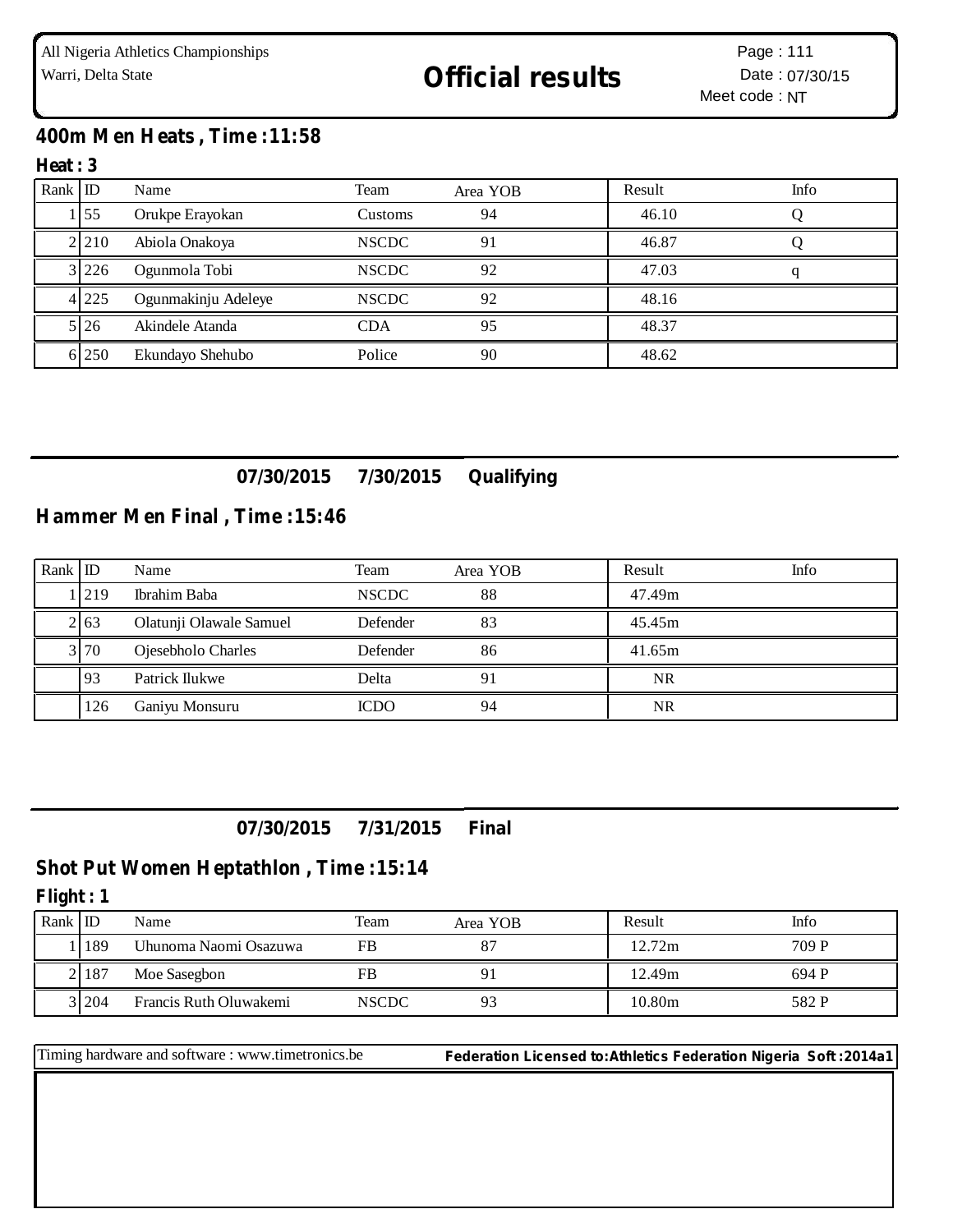| All Nigeria Athletics Championships<br>Warri, Delta State |                       |       | <b>Official results</b> |        | Page: 112<br>Date: 07/30/15<br>Meet code: NT |  |
|-----------------------------------------------------------|-----------------------|-------|-------------------------|--------|----------------------------------------------|--|
| 4 75                                                      | Hope Idhe             | Delta | 87                      | 10.22m | 544 P                                        |  |
| 513                                                       | Nwichi Ngozi Blessing | Abia  |                         | 9.26m  | 481 P                                        |  |

## **07/30/2015 7/30/2015 Combined**

## **Shot Put Men Decathlon , Time :15:54**

#### **Flight : 1**

| Rank ID |         | Name                   | Team               | Area YOB | Result | Info  |
|---------|---------|------------------------|--------------------|----------|--------|-------|
|         | 1 257   | Oguntade Lukman        | Police             | 87       | 12.30m | 625 P |
|         | 2 2 8 8 | Peter Murino Otene     | FB.                |          | 11.65m | 585 P |
|         | 3 3 2 7 | <b>Himah Charles</b>   |                    | 84       | 11.60m | 582 P |
|         | 4 2 6 7 | <b>Osadolor Samuel</b> | <b>UNIBEN</b>      | 95       | 10.58m | 521 P |
|         | 5 331   | Erhayanmen Omo         | Edo                | 99       | 10.23m | 499 P |
|         | 6 3 1 4 | <b>Melody Bassey</b>   | <b>Cross River</b> | 97       | 10.06m | 489 P |
|         | 787     | Mbamara Stanley        | Delta              | 96       | 9.81m  | 474 P |
|         | 8 3 2 5 | <b>Yussuf Rafiu</b>    | Police             | 83       | 9.66m  | 465 P |
|         | 9 3 2 6 | Dayo Johnson           | Police             | 90       | 8.79m  | 413 P |

## **07/30/2015 7/30/2015 Combined**

## **Discus Men Final , Time :15:09**

| Rank ID |       | Name                    | Team         | Area YOB | Result | Info |
|---------|-------|-------------------------|--------------|----------|--------|------|
|         | 1223  | Nwoye Augustine         | <b>NSCDC</b> | 93       | 51.21m |      |
|         | 2.262 | Ezeofor Kenechukwu      | Prisons      | 84       | 48.49m |      |
|         | 3 63  | Olatunji Olawale Samuel | Defender     | 83       | 46.41m |      |
|         | 4114  | Onejeme Clemsmart       | Anambra      | 93       | 42.81m |      |
|         | 5 29  | Ekanem Godknows E.      | CDA          | 86       | 40.03m |      |

Timing hardware and software : www.timetronics.be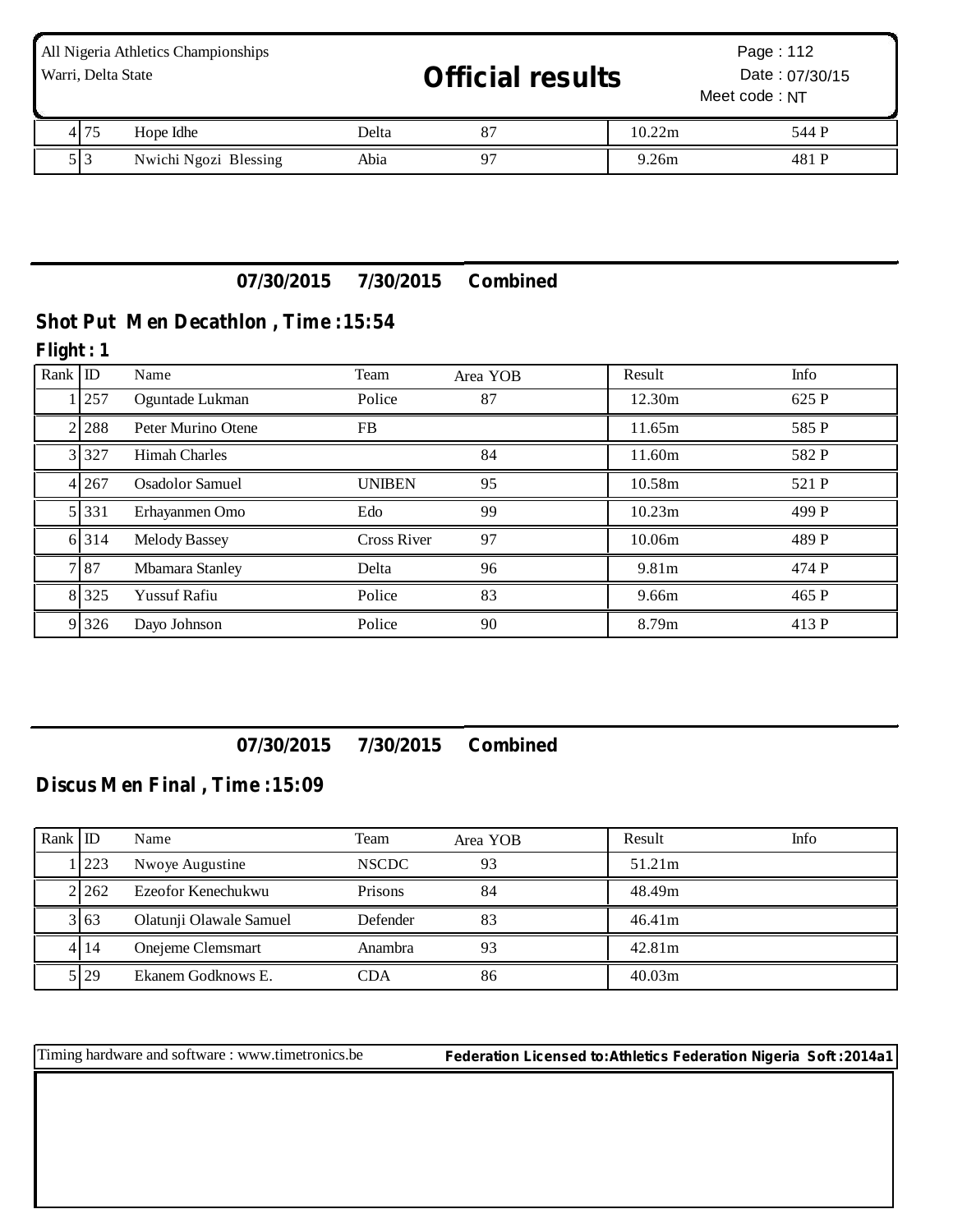## **07/30/2015 7/30/2015 Final**

## **Triple Jump Men Final , Time :15:16**

| Rank ID |                | Name                   | Team           | Area YOB | Info<br>Result<br>Wind $(m/s)$ |
|---------|----------------|------------------------|----------------|----------|--------------------------------|
|         | <sup>173</sup> | Tosin Oke              | FB             | 80       | 16.98m 1.4                     |
|         | 2193           | Olamide Olamigoke      | FB             | 90       | $16.80m$ 0.4                   |
|         | 3 3 3 2        | Adedoyin Amos Kolawole | <b>FB</b>      | 91       | 15.79m 1.3                     |
|         | 4 2 2 8        | Olajide Abiola         | <b>NSCDC</b>   | 93       | 15.71m 1.3                     |
|         | 5192           | Nonso Okolo            | FB             | 89       | 15.53m 1.5                     |
|         | 6 270          | Chibunna Chido         | <b>UNIPORT</b> | 97       | 14.78m 1.3                     |

## **07/30/2015 7/30/2015 Final**

# **100m Hurdles Women Final , Time :14:28**

#### **Wind = -0.6**

| Rank ID |         | Name                 | Team           | Area YOB | Result     | Info |
|---------|---------|----------------------|----------------|----------|------------|------|
|         | 1   185 | Lindsey Weyinmi      | <b>FB</b>      | 89       | 13.40      |      |
|         | 2 43    | Amusan Oluwatobiloba | <b>Customs</b> | 97       | 13.57      |      |
|         | 3 5 8   | Ayemoba Grace        | Defender       | 81       | 13.68      |      |
|         | 4 1 8 6 | Mobolaji Adeokun     | <b>FB</b>      | 94       | 13.84      |      |
|         | 5.48    | Oshinbanjo Temidayo  | Customs        | 96       | 13.94      |      |
|         | 6 201   | Efe Favour           | <b>NSCDC</b>   | 94       | 14.32      |      |
|         | 7 238   | Abimbola Lawal       | Police         | 90       | 14.51      |      |
|         | 138     | Vivian Nnena Akuna   | Lagos          | 99       | <b>DNS</b> |      |

**07/30/2015 7/30/2015 Final**

Timing hardware and software : www.timetronics.be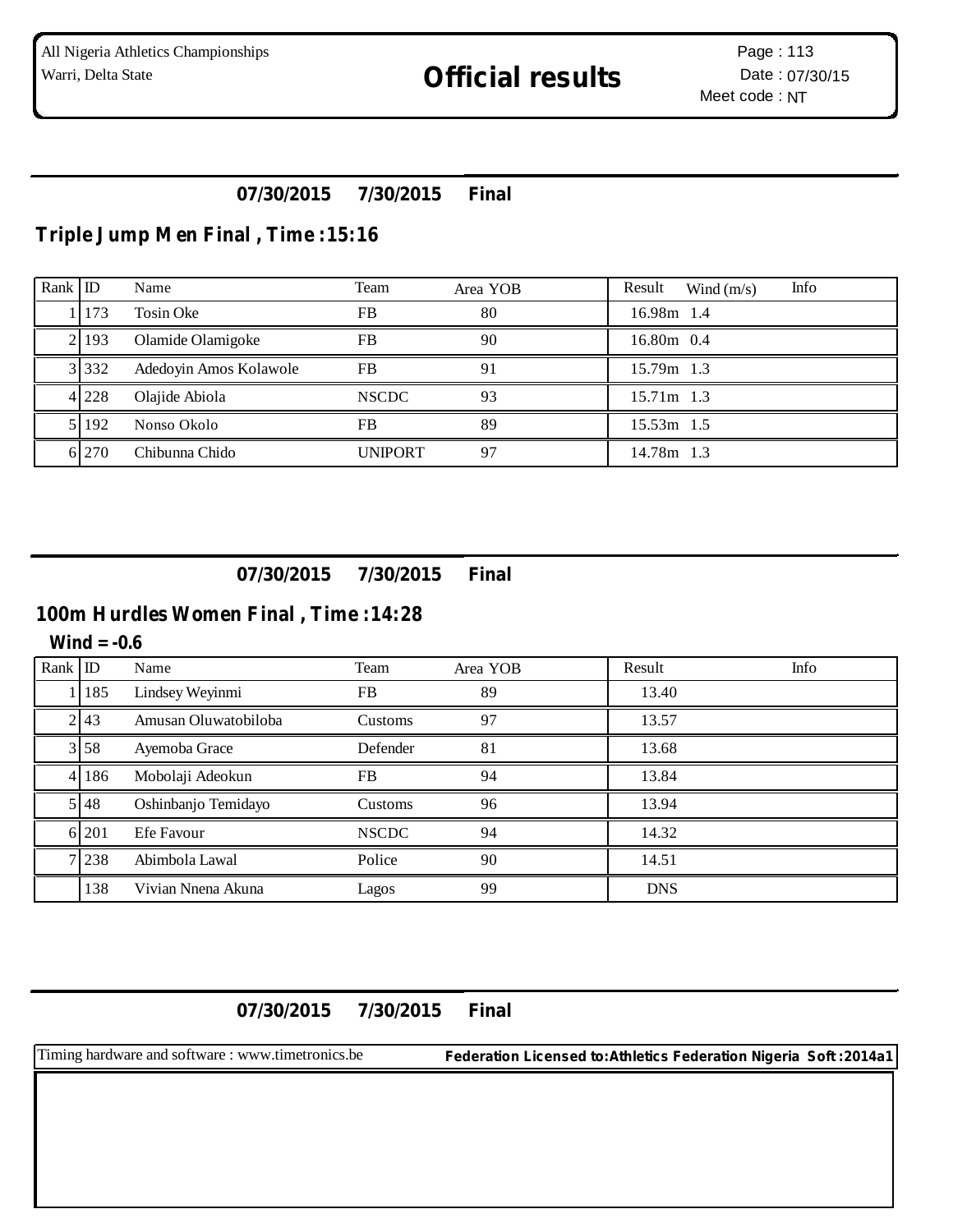## **110m Hurdles Men Final , Time :14:40**

#### **Wind = -0.8**

| Rank $\overline{ID}$ |           | Name               | Team           | Area YOB | Result | Info |
|----------------------|-----------|--------------------|----------------|----------|--------|------|
|                      | 184       | <b>Tyron Akins</b> | <b>FB</b>      | 86       | 13.68  |      |
|                      | 2.164     | Alex Al-Ameen      | <b>FB</b>      | 89       | 14.00  |      |
|                      | 3 256     | Martins Ogierakhi  | Police         | 93       | 14.13  |      |
|                      | 4 227     | Okon Samuel Etim   | <b>NSCDC</b>   | 83       | 14.20  |      |
|                      | 5 1 1 0 3 | Abdullahi Bashiru  | Edo            | 97       | 14.30  |      |
|                      | 6 231     | Wisdom Benjamin    | <b>NSCDC</b>   | 92       | 14.52  |      |
|                      | 7 271     | Chime Zedekiah     | <b>UNIPORT</b> | 75       | 15.43  |      |

## **07/30/2015 7/30/2015 Final**

## **100m Women Heats , Time :15:01**

#### **Heat : 1 Wind = -1.1**

| Rank ID        |         | Name                    | Team         | Area YOB | Result | Info |
|----------------|---------|-------------------------|--------------|----------|--------|------|
|                | 44      | Deborah Odeyemi         | Customs      | 95       | 11.59  |      |
| 2 <sup>1</sup> | 135     | Cecilia Francis         | Lagos        | 96       | 11.69  |      |
| 3I             | 197     | Agnes Osazuwa           | <b>NSCDC</b> | 89       | 11.80  |      |
|                | 4 1 7 4 | Dominique Duncan        | <b>FB</b>    | 90       | 11.83  |      |
| 51             | 178     | Peace Uko               | <b>NSCDC</b> | 95       | 11.85  |      |
|                | 68      | Aniekeme Alphonsus      | Akwa-Ibom    | 99       | 11.96  |      |
|                | 7.43    | Amusan Oluwatobiloba    | Customs      | 97       | 12.04  |      |
|                | 8 207   | Igbinosun Isoken Wisdom | <b>NSCDC</b> | 93       | 12.49  |      |

#### **100m Women Heats , Time :15:01**

#### $Heat: 2$   $Wind = 0.0$

| Rank | ID   | Name           | Team    | Area YOB | Result | Info |
|------|------|----------------|---------|----------|--------|------|
|      | 179  | Stephanie Kalu | FB      |          | 11.47  |      |
|      | 176  | Gloria Asumnu  | FB      | 82       | 11.54  |      |
|      | 3146 | Ezealah Nkem   | ∠ustoms | 94       | 1.55   |      |

Timing hardware and software : www.timetronics.be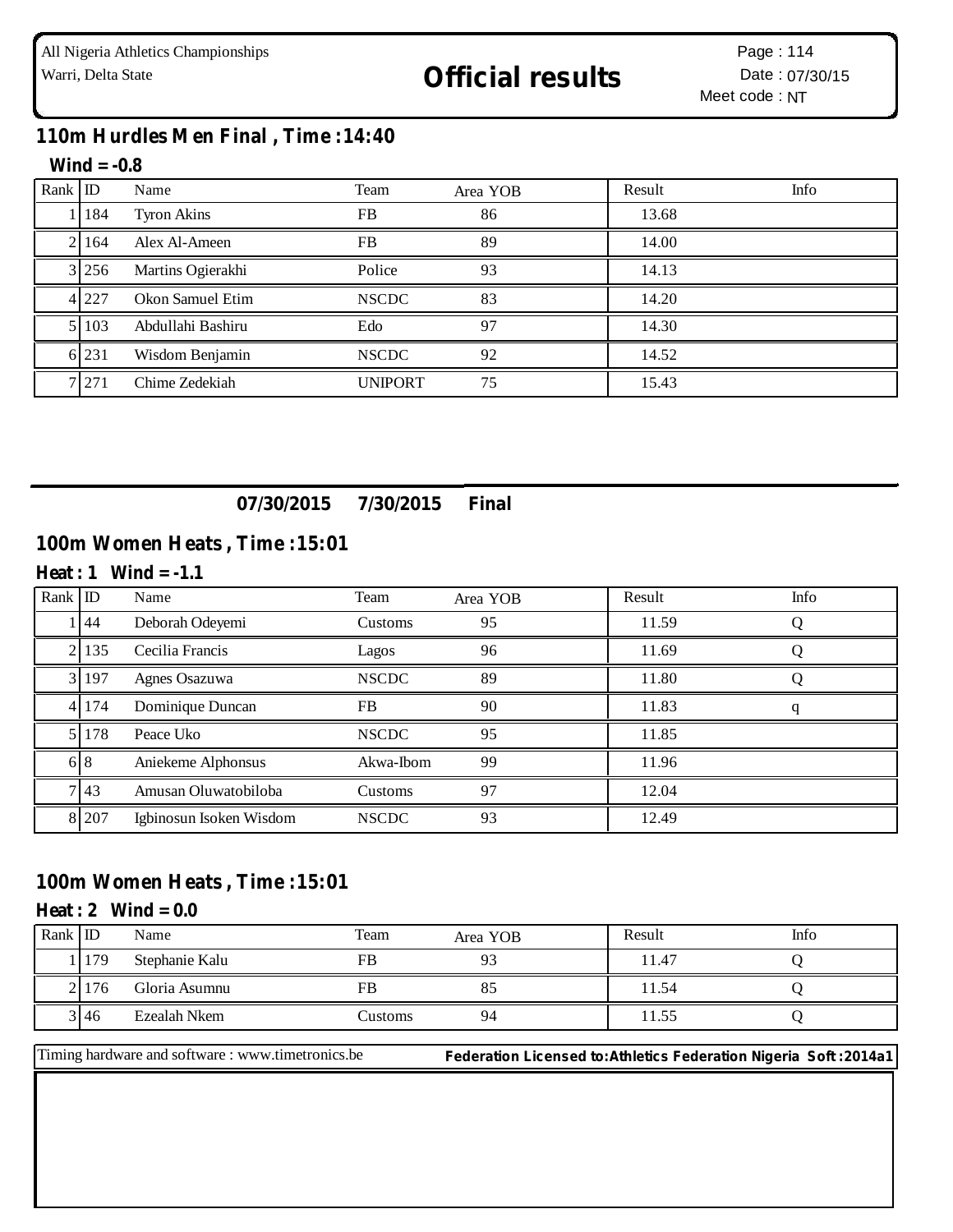| All Nigeria Athletics Championships<br>Warri, Delta State |        |                 | <b>Official results</b> |    |            | Page: 115<br>Date: 07/30/15<br>Meet code: NT |
|-----------------------------------------------------------|--------|-----------------|-------------------------|----|------------|----------------------------------------------|
|                                                           | 4 157  | Ngozi Onwumere  | <b>FB</b>               | 92 | 11.76      | q                                            |
|                                                           | 5 6 6  | Sule Justina    | Defender                | 89 | 11.83      |                                              |
|                                                           | 6 188  | Oliver Ekpone   | FB                      | 93 | 11.93      |                                              |
|                                                           | 7 28 6 | Abolaji Omotayo | Kwara                   | 98 | 11.94      |                                              |
|                                                           | 37     | Mariam Bassey   | <b>Cross River</b>      | 95 | <b>DNS</b> |                                              |

## **07/30/2015 7/30/2015 Qualifying**

## **100m Men Heats , Time :15:55**

#### **Heat : 1 Wind = -0.7**

| Rank ID |         | Name                 | Team         | Area YOB | Result | Info |
|---------|---------|----------------------|--------------|----------|--------|------|
|         | 180     | Obinna Metu          | Prisons      | 88       | 10.31  |      |
|         | 2 2 2 4 | Ogho-Oghene Egwero   | <b>NSCDC</b> | 88       | 10.32  |      |
|         | 3 9 1   | Olisakwe Chukwudi    | Delta        | 98       | 10.52  |      |
|         | 4 2 5 3 | Kasumu Ahmed         | Police       | 89       | 10.71  |      |
|         | 5 8 4   | Igube ThankGod       | Delta        | 97       | 10.74  |      |
|         | 6 90    | Oletu Nathaniel      | Delta        | 90       | 10.89  |      |
|         | 7 1 2 7 | <b>Ifemosu</b> David | <b>ICDO</b>  | 95       | 10.93  |      |
|         | 8 3 2 1 | Ogochukwu Ujomu      | FB           | 87       | 11.25  |      |

## **100m Men Heats , Time :15:55**

## **Heat : 2 Wind = -0.5**

| Rank ID |         | Name                 | Team        | Area YOB | Result     | Info |
|---------|---------|----------------------|-------------|----------|------------|------|
|         | 183     | Seye Ogunlewe        | <b>FB</b>   | 91       | 10.35      |      |
|         | 2 2 6 6 | Odele Tega Peter     | Uniben      | 95       | 10.36      |      |
|         | 3170    | Rae Monzavous Edward | FB.         | 81       | 10.37      |      |
|         | 4 1 1 5 | Sule David           | Esteem      | 84       | 10.54      |      |
|         | 304     | Peter Emelieze       | FB          | 88       | <b>DNS</b> |      |
|         | 299     | Olubodun Kehinde     | <b>ICDO</b> | 96       | <b>DNS</b> |      |
|         | 86      | Mamus Emuobonuvie    | Delta       | 94       | <b>DNS</b> |      |
|         | 114     | Godwin AShien        | Esteem      | 98       | <b>DNS</b> |      |

Timing hardware and software : www.timetronics.be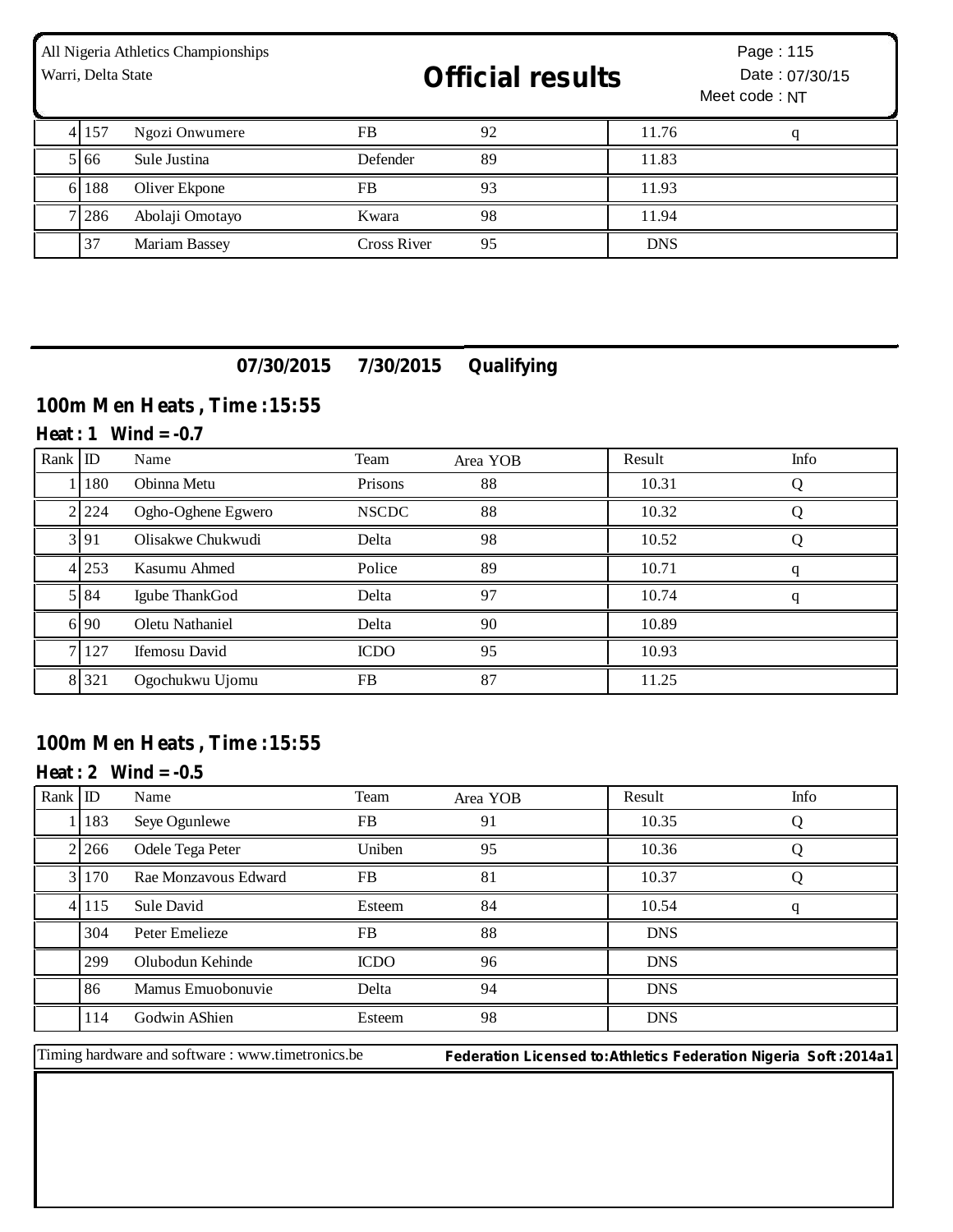## **100m Men Heats , Time :15:55**

#### **Heat : 3 Wind = -0.4**

| Rank ID |       | Name                      | Team         | Area YOB | Result     | Info |
|---------|-------|---------------------------|--------------|----------|------------|------|
|         | 181   | Okeudo Jonathan Nmaju     | <b>NSCDC</b> | 93       | 10.38      |      |
|         | 182   | Patrick Ike Chinedu       | <b>FB</b>    | 84       | 10.49      |      |
|         | 3 229 | Onyeakwu Chukwuma         | <b>NSCDC</b> | 91       | 10.53      |      |
|         | 4 261 | <b>Tamuontonye Briggs</b> | Police       | 95       | 10.59      |      |
|         | 132   | Arowolo Emmanuel          | JIL          | 97       | 10.78      |      |
|         | 85    | Itsekiri Usheoritse       | Delta        | 98       | <b>DNF</b> |      |
|         | 100   | <b>Bamiyo Obute</b>       | Eaglesight   | 90       | <b>DNS</b> |      |
|         |       |                           |              |          | <b>DNS</b> |      |

## **100m Men Heats , Time :15:55**

### **Heat : 4 Wind = -1.2**

| Rank ID |       | Name                         | Team         | Area YOB | Result     | Info |
|---------|-------|------------------------------|--------------|----------|------------|------|
|         | 1221  | <b>Imhoaperamhe Nicholas</b> | <b>NSCDC</b> | 93       | 10.52      |      |
|         | 2 119 | Idjesa Uruemu                | Delta        | 98       | 10.70      |      |
|         | 3 3 3 | Victor Peka                  | <b>CDA</b>   | 94       | 10.77      |      |
|         | 488   | Nwokocha Tobechukwu          | Delta        | 98       | 11.03      |      |
|         | 89    | Oduduru Divine               | Delta        | 96       | <b>DNS</b> |      |
|         | 107   | Ikazoboh Victor              | Edo          | 95       | <b>DNS</b> |      |
|         | 247   | Akomolafe Ademola            | Police       | 94       | <b>DNS</b> |      |
|         |       |                              |              |          | <b>DNS</b> |      |

## **07/30/2015 7/30/2015 Qualifying**

# **High Jump Men Decathlon , Time :17:50**

#### **Flight : 1**

| Rank $ID$                                                                                                              |            | Name               | Team | Area YOB | Result | Info  |
|------------------------------------------------------------------------------------------------------------------------|------------|--------------------|------|----------|--------|-------|
|                                                                                                                        | <b>288</b> | Peter Murino Otene | FB   |          | .90m   | 714 P |
| Timing hardware and software: www.timetronics.be<br>Federation Licensed to: Athletics Federation Nigeria Soft : 2014a1 |            |                    |      |          |        |       |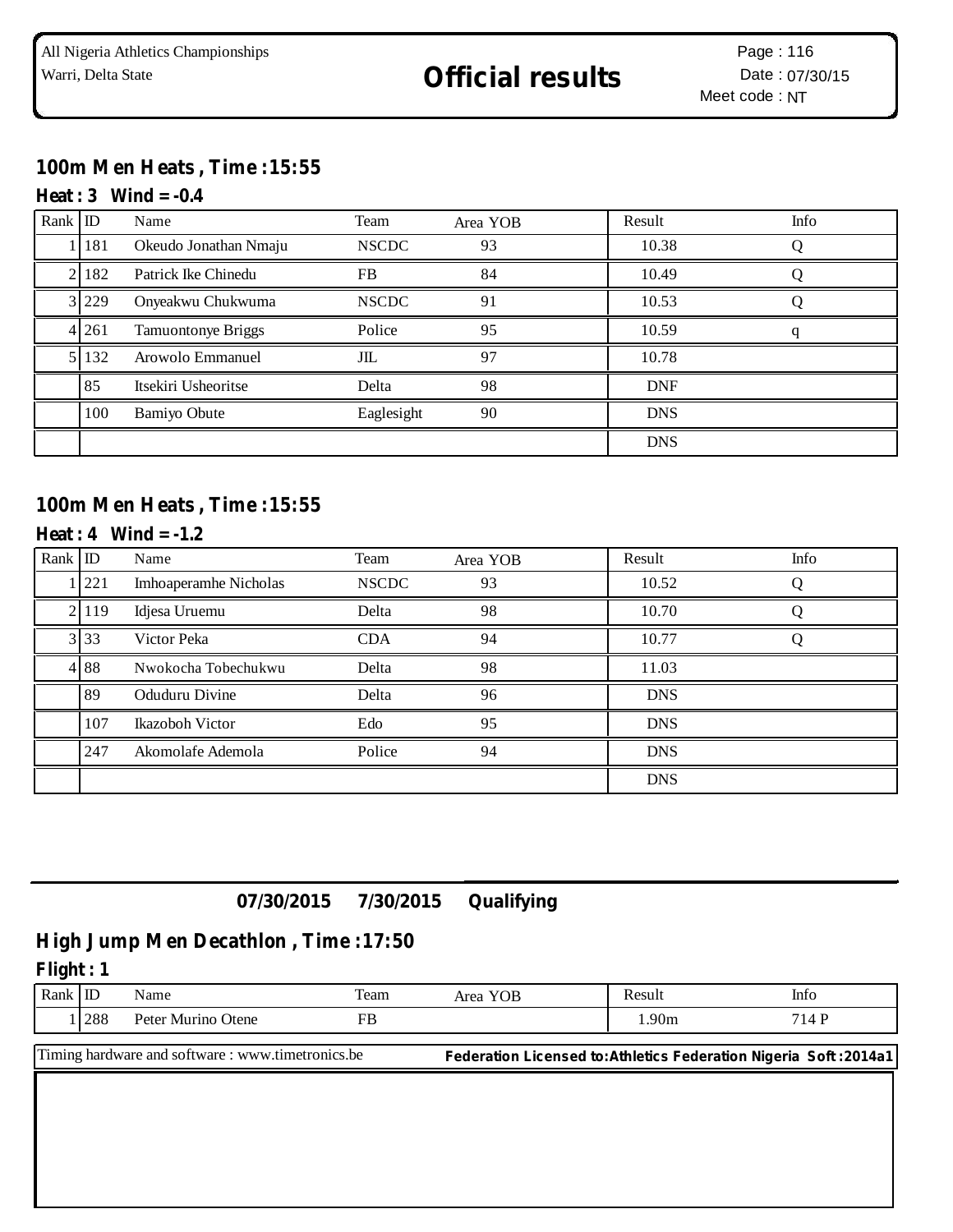| Warri, Delta State | All Nigeria Athletics Championships | <b>Official results</b> |    |                   | Page: 117<br>Date: 07/30/15<br>Meet code: NT |  |
|--------------------|-------------------------------------|-------------------------|----|-------------------|----------------------------------------------|--|
| 2 2 6 7            | Osadolor Samuel                     | <b>UNIBEN</b>           | 95 | 1.85m             | 670 P                                        |  |
| 3 3 3 1            | Erhayanmen Omo                      | Edo                     | 99 | 1.80m             | 627 P                                        |  |
| 4 2 5 7            | Oguntade Lukman                     | Police                  | 87 | 1.80m             | 627 P                                        |  |
| 5 3 1 4            | <b>Melody Bassey</b>                | <b>Cross River</b>      | 97 | 1.75m             | 585 P                                        |  |
| 6 325              | <b>Yussuf Rafiu</b>                 | Police                  | 83 | 1.70m             | 544 P                                        |  |
| 7 3 2 7            | <b>Himah Charles</b>                |                         | 84 | 1.70 <sub>m</sub> | 544 P                                        |  |
| 8 8 7              | Mbamara Stanley                     | Delta                   | 96 | 1.70 <sub>m</sub> | 544 P                                        |  |
| 326                | Dayo Johnson                        | Police                  | 90 | NR.               | 0P                                           |  |

## **07/30/2015 7/30/2015 Combined**

# **Long Jump Women Final , Time :16:55**

| Rank ID |         | Name               | Team           | Area YOB | Info<br>Result<br>Wind $(m/s)$ |
|---------|---------|--------------------|----------------|----------|--------------------------------|
|         | 120     | Chinazom Amadi     | <b>CDA</b>     | 87       | $6.24m$ 0.6                    |
|         | 2121    | <b>Brume Ese</b>   | <b>HIT</b>     | 96       | $6.14m$ 1.2                    |
|         | 31113   | Usoro Ruth         | Esteem         | 97       | $6.07m$ 1.2                    |
|         | 4 155   | Euphemia Edem      | <b>FB</b>      | 89       | 5.92m 1.4                      |
|         | 5 137   | Omolayo Omosola    | Lagos          | 98       | 5.87m 1.2                      |
|         | 6 2 6 9 | Nwaelehia Peace    | <b>UNIPORT</b> | 99       | 5.86m 1.3                      |
|         | 7 1 2 2 | Okolosi Oghenekome | <b>HIT</b>     | 98       | $5.62m$ 1.4                    |

## **07/30/2015 7/30/2015 Final**

## **Javelin Men Final , Time :17:18**

| Rank $ $ ID |              | Name                     | Team        | Area YOB | Result | Info |
|-------------|--------------|--------------------------|-------------|----------|--------|------|
|             | .252<br>ے بے | Friday Osayande          | Police      | 84       | 68.33m |      |
|             | 2 42         | <b>Kure Samuel Adams</b> | Cross River | 94       | 66.32m |      |

Timing hardware and software : www.timetronics.be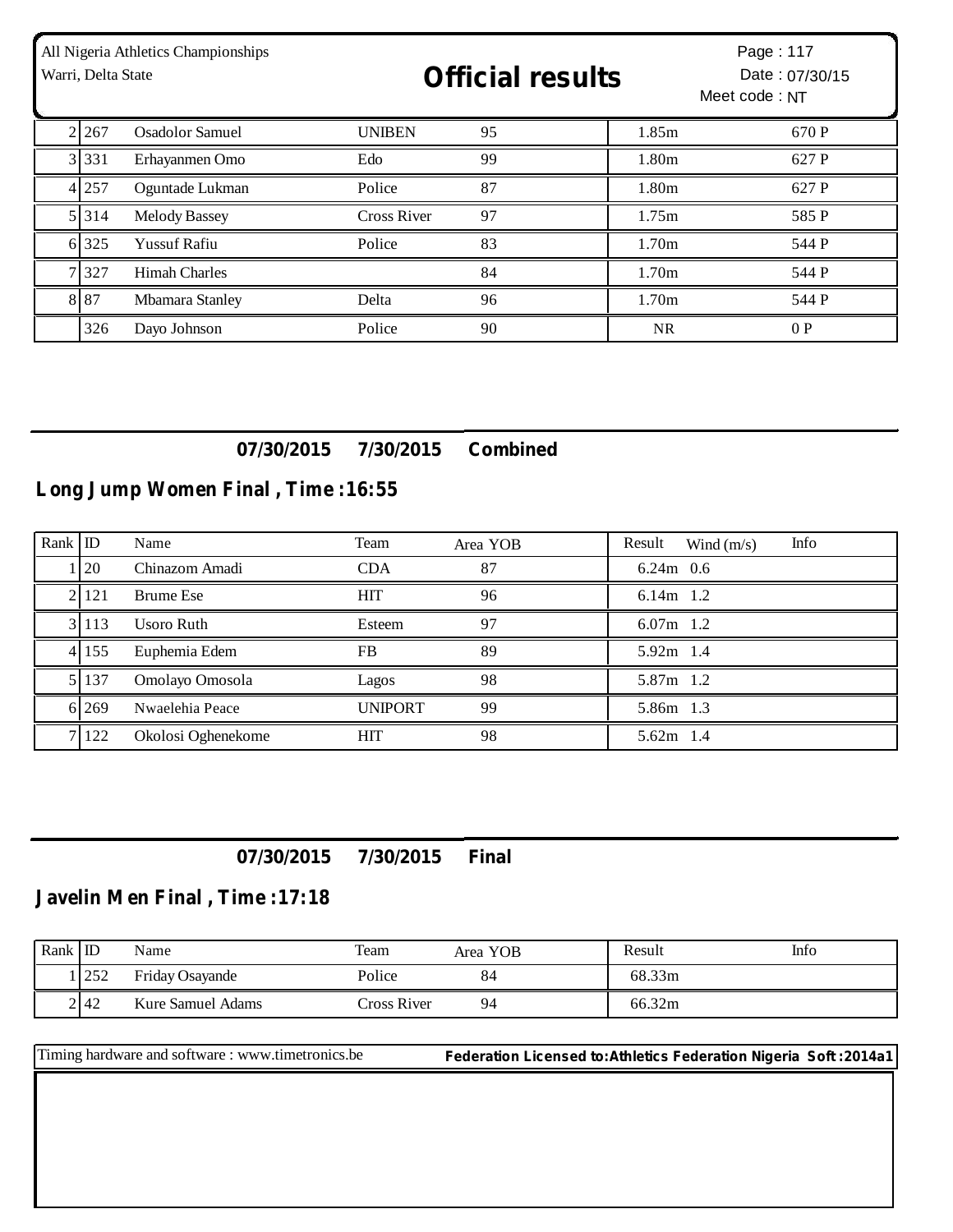| Warri, Delta State | All Nigeria Athletics Championships | <b>Official results</b> |    |        | Page: 118<br>Date: 07/30/15<br>Meet code: NT |
|--------------------|-------------------------------------|-------------------------|----|--------|----------------------------------------------|
| 3 262              | Ezeofor Kenechukwu                  | Prisons                 | 84 | 65.36m |                                              |
| 4 2 5 1            | Ezeh John Mike                      | Police                  | 85 | 63.57m |                                              |
|                    | Ndifreke Edet Samuel                | Akwa Ibom               | 96 | 58.62m |                                              |
| 6 2 2 0            | Igbinosun Kingsley                  | <b>NSCDC</b>            | 89 | 53.34m |                                              |
| 7 260              | Osaze Julius                        | Police                  | 80 | 51.04m |                                              |

## **07/30/2015 7/30/2015 Final**

### **100m Women Final , Time :16:29**

Rank ID Name Team Area YOB Result Info 1 176 Gloria Asumnu FB 85 11.42 2 | 179 Stephanie Kalu FB 93 | 11.47 3 44 Deborah Odeyemi Customs 95 11.66 4 135 Cecilia Francis Lagos 96 11.67 5 157 Ngozi Onwumere FB 92 11.69 6 174 Dominique Duncan FB 90 11.86 7 197 Agnes Osazuwa NSCDC 89 11.87 8 46 Ezealah Nkem Customs 94 12.02 **Wind = -1.1**

**07/30/2015 7/30/2015 Final**

### **200m Women Heptathlon , Time :17:00**

**Heat : 1 Wind = -1.0**

| Rank | ID          | Name                   | Team         | Area YOB | Result | Info  |
|------|-------------|------------------------|--------------|----------|--------|-------|
|      | <b>1204</b> | Francis Ruth Oluwakemi | <b>NSCDC</b> | 93       | 24.40  | 943 P |
|      | 2189        | Uhunoma Naomi Osazuwa  | FB           | 87       | 24.65  | 919 P |
|      | 3175        | Hope Idhe              | Delta        |          | 25.28  | 861 P |
|      | 4 187       | Moe Sasegbon           | FB           | 91       | 25.93  | 803 P |

Timing hardware and software : www.timetronics.be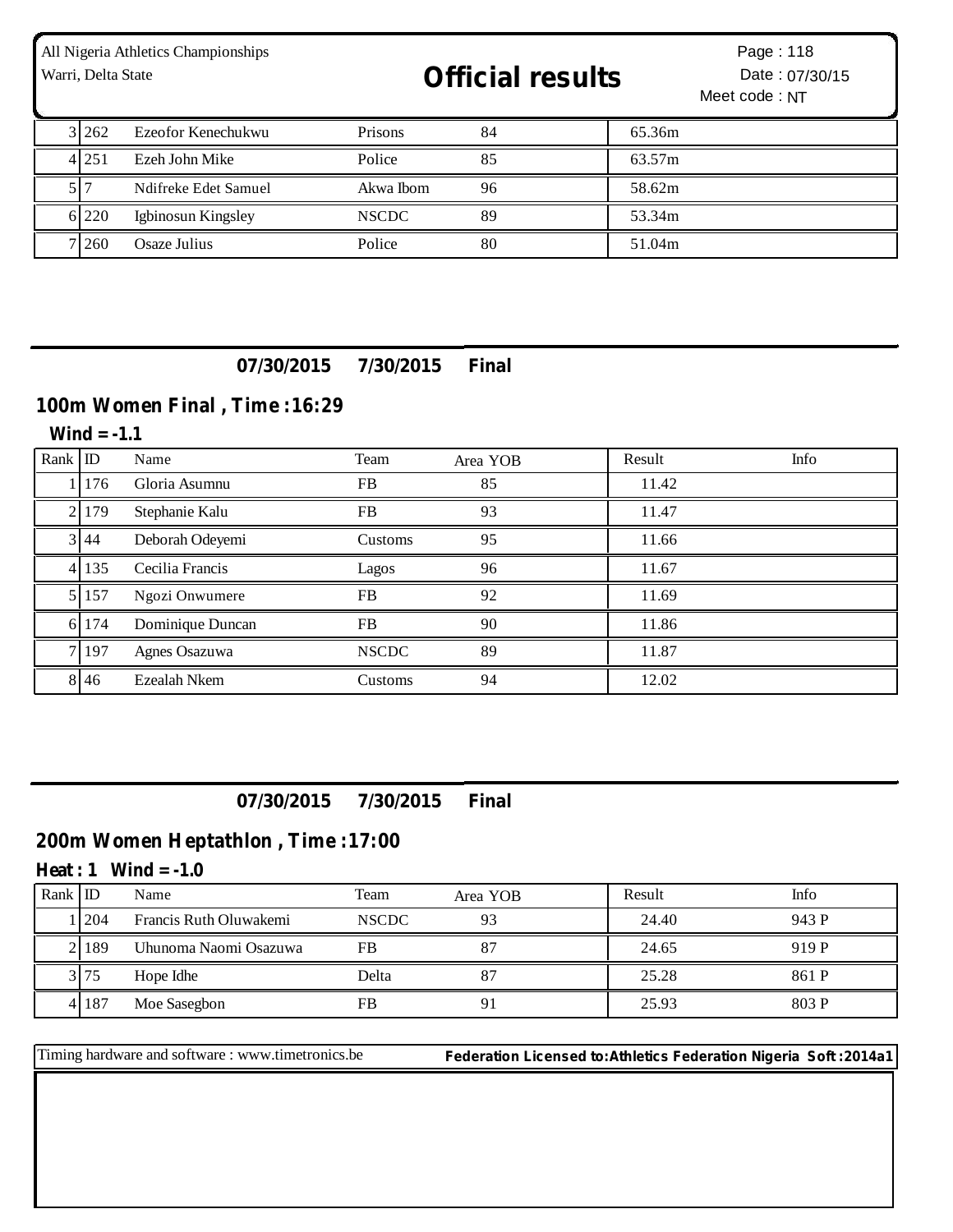| Warri, Delta State | All Nigeria Athletics Championships |      | <b>Official results</b> |       | Page: 119<br>Date: 07/30/15<br>Meet code: NT |
|--------------------|-------------------------------------|------|-------------------------|-------|----------------------------------------------|
| 513                | Nwichi Ngozi Blessing               | Abia |                         | 26.78 | 730 P                                        |

## **07/30/2015 7/30/2015 Combined**

## **400m Men Decathlon , Time :17:54**

#### **Heat : 1**

| Rank $ $ ID |         | Name                   | Team          | Area YOB | Result     | Info  |
|-------------|---------|------------------------|---------------|----------|------------|-------|
|             | . 267   | <b>Osadolor Samuel</b> | <b>UNIBEN</b> | 95       | 49.68      | 829 P |
|             | 2 3 1 4 | <b>Melody Bassey</b>   | Cross River   | 97       | 50.64      | 785 P |
|             | 3 3 3 1 | Erhayanmen Omo         | Edo           | 99       | 53.51      | 660 P |
|             | 4 2 5 7 | Oguntade Lukman        | Police        | 87       | 53.72      | 651 P |
|             | 327     | <b>Himah Charles</b>   |               | 84       | <b>DNS</b> | 0P    |

### **400m Men Decathlon , Time :17:54**

#### **Heat : 2**

| Rank ID |         | Name                | Team      | Area YOB | Result     | Info  |
|---------|---------|---------------------|-----------|----------|------------|-------|
|         | 1 288   | Peter Murino Otene  | <b>FB</b> |          | 48.51      | 885 P |
|         | 2 8 7   | Mbamara Stanley     | Delta     | 96       | 49.71      | 828 P |
|         | 3 3 2 5 | <b>Yussuf Rafiu</b> | Police    | 83       | 54.43      | 622 P |
|         | 326     | Dayo Johnson        | Police    | 90       | <b>DNS</b> | 0P    |

### **07/31/2015 7/30/2015 Combined**

#### **10.000m Women Final , Time :09:12**

| Rank ID |         | Name             | Team           | Area YOB | Result   | Info |
|---------|---------|------------------|----------------|----------|----------|------|
|         | 200     | Deborah Pam      | <b>NSCDC</b>   | 90       | 36:27.04 |      |
|         | 2 3 5 0 | Onan Saleh       | Plateau        |          | 36:59.08 |      |
|         | 3 275   | Aderonke Olumudi | Greater Tomorr | 92       | 38:07.75 |      |

Timing hardware and software : www.timetronics.be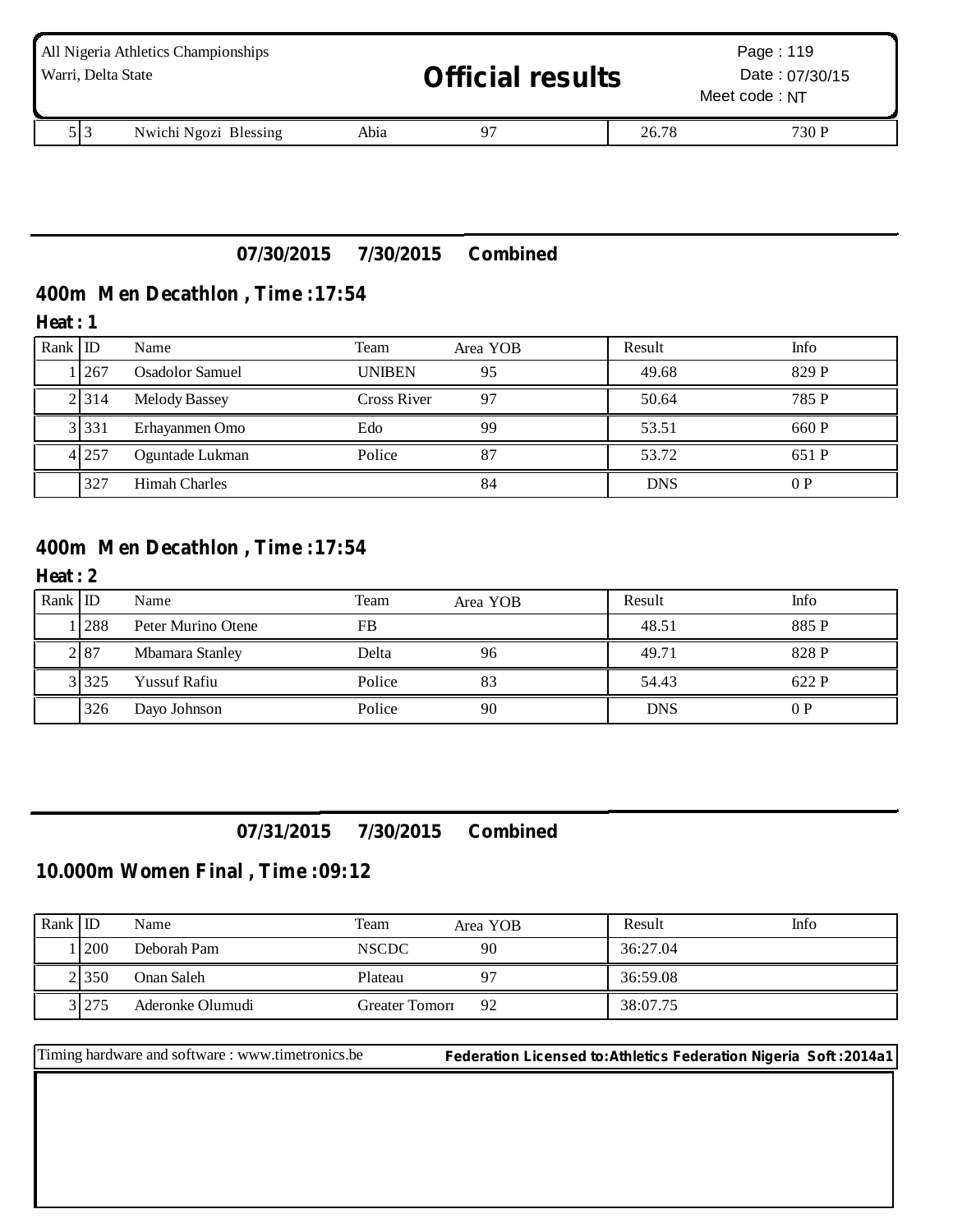| Warri, Delta State | All Nigeria Athletics Championships | <b>Official results</b> |    |          | Page: 120<br>Date: 07/30/15<br>Meet code: NT |
|--------------------|-------------------------------------|-------------------------|----|----------|----------------------------------------------|
| 4 2 7 8            | Olamide Oluwaseun                   | Lagos                   | 97 | 38:33.13 |                                              |
| 5 3 4 8            | Rose Akusho                         | Mallenite               | 95 | 38:42.74 |                                              |
| 6.45               | Elizabeth Nuhu                      | Customs                 | 92 | 39:12.45 |                                              |
| 7 347              | Steven Kisitmwa                     | High Altitude           | 91 | 40:16.62 |                                              |
| 8 3 4 9            | Nanlop Danladi                      | Mountaineer             | 91 | 41:47.58 |                                              |

## **07/31/2015 7/31/2015 Final**

## **10.000m Men Final , Time :09:52**

| Rank ID |             | Name                  | Team                  | Area YOB | Result   | Info |
|---------|-------------|-----------------------|-----------------------|----------|----------|------|
|         | 218         | <b>Gyang Emmanuel</b> | <b>NSCDC</b>          | 93       | 30:13.07 |      |
|         | 2 254       | Kefas Williams        | Police                | 92       | 30:38.20 |      |
|         | $3\vert 50$ | Godfrey Monday        | Customs               | 98       | 30:53.03 |      |
|         | 4 3 3 4     | Solomon Yilibam       | Plateau               | 92       | 30:54.66 |      |
|         | 5 339       | <b>Emmanuel Pam</b>   | Plateau               | 94       | 31:01.59 |      |
|         | 6 338       | Stephen Joshua        | Plateau               | 98       | 31:02.22 |      |
|         | 7 277       | Idowu Adenrele        | <b>Greater Tomorr</b> | 96       | 31:16.74 |      |
|         | 8 3 4 2     | Go-er Moses           | Plateau               | 96       | 31:36.26 |      |
|         | 9 3 3 3     | Gideon Goyet          | <b>NSCDC</b>          | 93       | 31:50.52 |      |
|         | 10 344      | Haris Ismail          | Plateau               | 96       | 31:51.86 |      |
|         | 11 335      | Awal Gochi            | Plateau               | 94       | 31:56.50 |      |
|         | 12 343      | Sayyid Tilde          | Plateau               | 98       | 32:14.60 |      |

**07/31/2015 7/31/2015 Final**

# **Long Jump Women Heptathlon , Time :09:25**

**Flight : 1**

Rank ID Name Team Area YOB Result Wind (m/s) Info

Timing hardware and software : www.timetronics.be **Federation Licensed to:Athletics Federation Nigeria Soft :2014a1**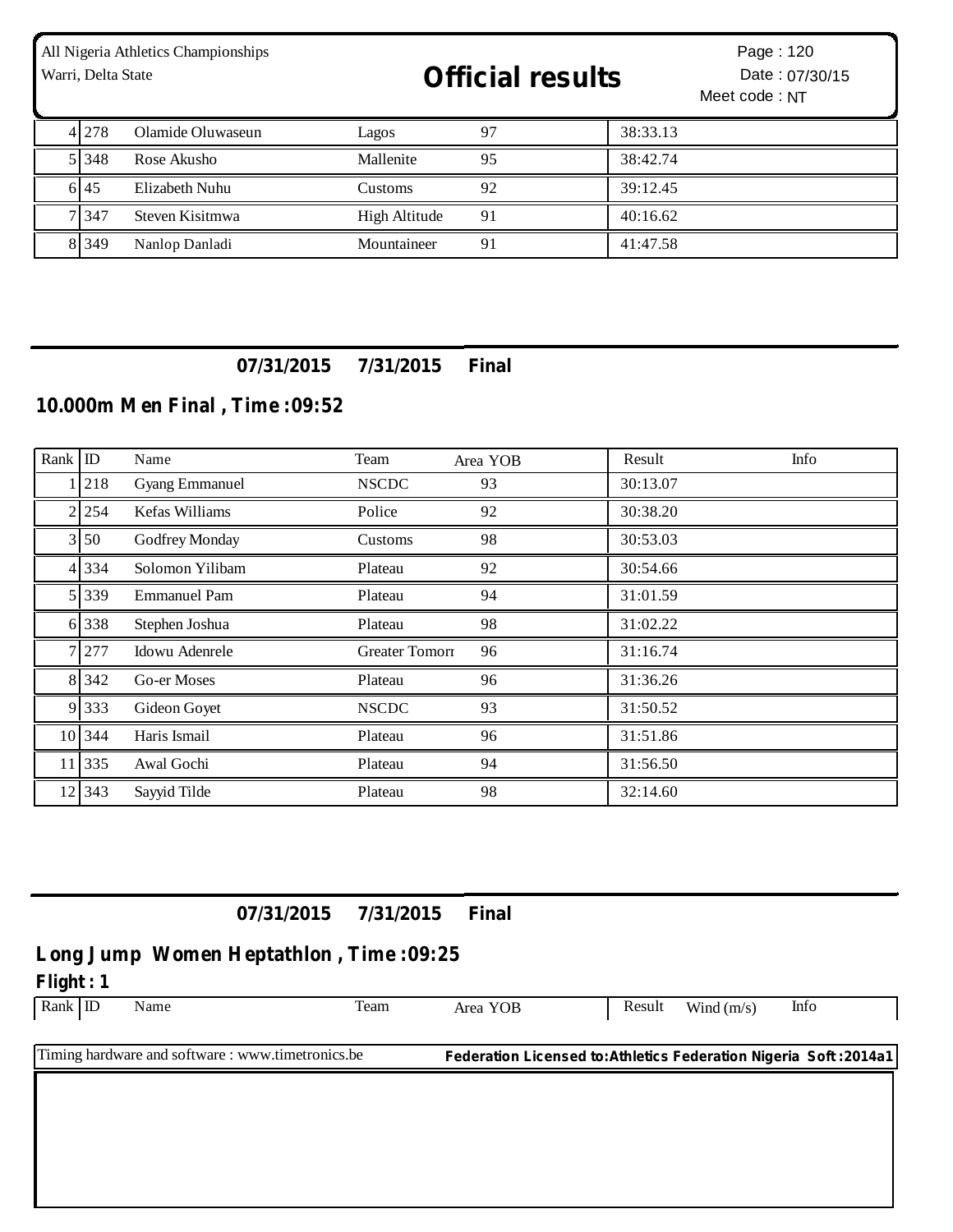| All Nigeria Athletics Championships<br>Warri, Delta State |                        |              | <b>Official results</b> |             | Page: 121<br>Date: 07/30/15<br>Meet code: NT |       |  |
|-----------------------------------------------------------|------------------------|--------------|-------------------------|-------------|----------------------------------------------|-------|--|
| . 189                                                     | Uhunoma Naomi Osazuwa  | <b>FB</b>    | 87                      | $6.21m$ 1.2 |                                              | 915 P |  |
| 2.75                                                      | Hope Idhe              | Delta        | 87                      | $6.06m$ 1.3 |                                              | 868 P |  |
| 3 204                                                     | Francis Ruth Oluwakemi | <b>NSCDC</b> | 93                      | 5.67m 1.3   |                                              | 750 P |  |
| 4 187                                                     | Moe Sasegbon           | <b>FB</b>    | 91                      | 5.48m 1.3   |                                              | 694 P |  |
| 5 3                                                       | Nwichi Ngozi Blessing  | Abia         | 97                      | 5.24m 1.3   |                                              | 626 P |  |

### **07/31/2015 7/31/2015 Combined**

## **Pole Vault Women Final , Time :15:54**

| $Rank$ ID |         | Name           | Team   | Area YOB | Result            | Info |
|-----------|---------|----------------|--------|----------|-------------------|------|
|           | 341     | Theresa Ede    | Police | 93       | 2.80 <sub>m</sub> |      |
|           | 2 2 7 3 | Itodo Victoria | Edo    |          | 2.70 <sub>m</sub> |      |
|           | 16      | Akaha Iwanger  | Benue  | 92       | NR.               |      |

### **07/31/2015 7/31/2015 Final**

### **110m Hurdles Men Decathlon , Time :09:55**

#### **Heat : 1 Wind = -1.2**

| Rank $ $ ID |         | Name                 | Team          | Area YOB | Result | Info  |
|-------------|---------|----------------------|---------------|----------|--------|-------|
|             | 1288    | Peter Murino Otene   | <b>FB</b>     |          | 14.88  | 864 P |
|             | 2.267   | Osadolor Samuel      | <b>UNIBEN</b> | 95       | 15.01  | 848 P |
|             | 3 8 7   | Mbamara Stanley      | Delta         | 96       | 15.68  | 769 P |
|             | 4 2 5 7 | Oguntade Lukman      | Police        | 87       | 15.72  | 765 P |
|             | 5 3 1 4 | <b>Melody Bassey</b> | Cross River   | 97       | 16.70  | 656 P |
|             | 6 3 3 1 | Erhayanmen Omo       | Edo           | 99       | 16.86  | 639 P |
|             | 7 3 2 5 | <b>Yussuf Rafiu</b>  | Police        | 83       | 18.17  | 508 P |

Timing hardware and software : www.timetronics.be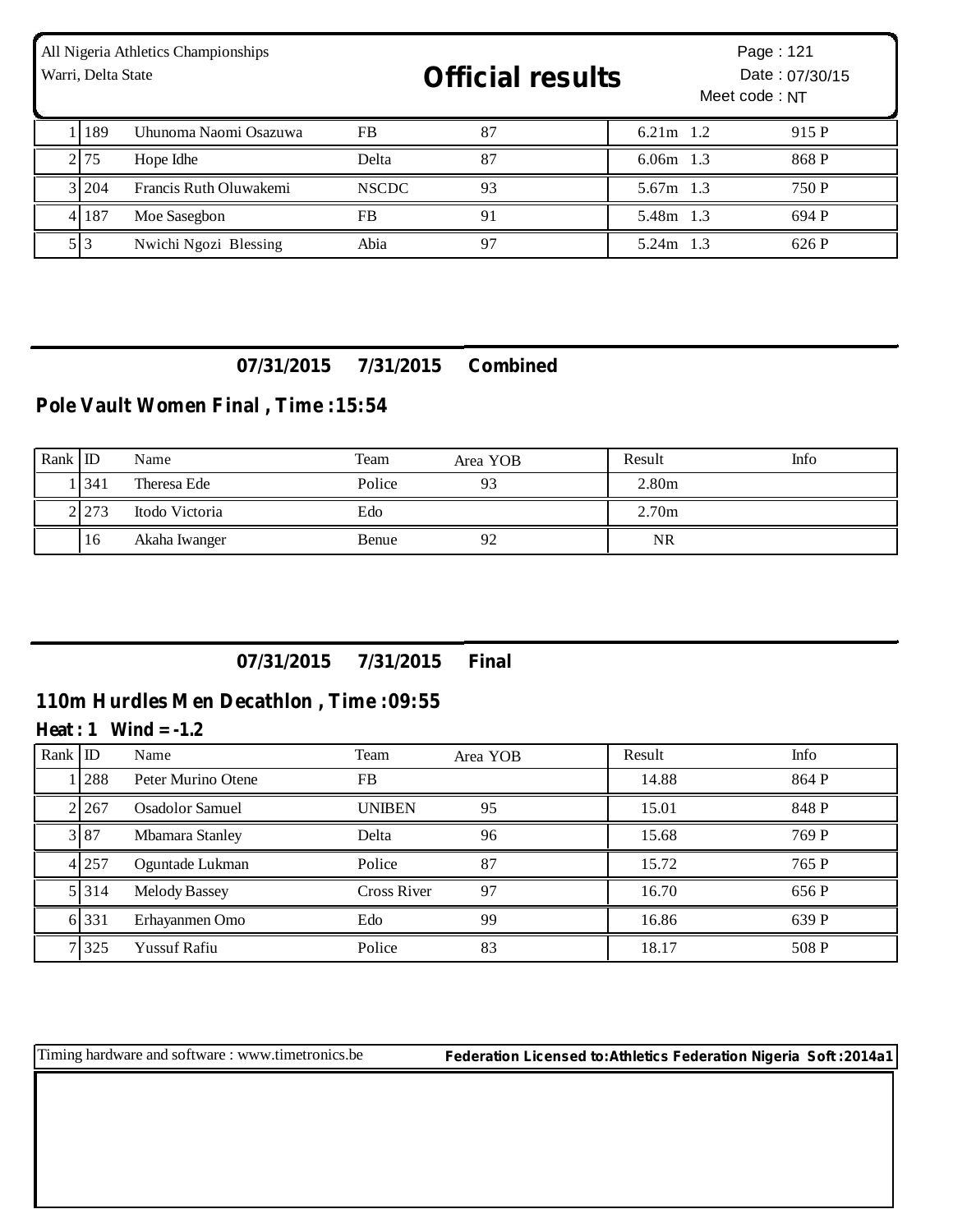## **07/31/2015 7/31/2015 Combined**

## **Discus Men Decathlon , Time :12:42**

#### **Flight : 1**

| Rank ID |         | Name                   | Team               | Area YOB | Result    | Info  |
|---------|---------|------------------------|--------------------|----------|-----------|-------|
|         | 257     | Oguntade Lukman        | Police             | 87       | 36.36m    | 591 P |
|         | 2 3 2 5 | <b>Yussuf Rafiu</b>    | Police             | 83       | 33.45m    | 533 P |
|         | 3 3 1 4 | <b>Melody Bassey</b>   | <b>Cross River</b> | 97       | 31.56m    | 495 P |
|         | 4 2 8 8 | Peter Murino Otene     | <b>FB</b>          |          | 30.58m    | 476 P |
|         | 5 2 6 7 | <b>Osadolor Samuel</b> | <b>UNIBEN</b>      | 95       | 27.68m    | 419 P |
|         | 6 3 3 1 | Erhayanmen Omo         | Edo                | 99       | 26.11m    | 389 P |
|         | 787     | Mbamara Stanley        | Delta              | 96       | 25.94m    | 385 P |
|         | 326     | Dayo Johnson           | Police             | 90       | <b>NR</b> | 0P    |
|         | 327     | <b>Himah Charles</b>   |                    | 84       | <b>NR</b> | 0P    |

## **07/31/2015 7/31/2015 Combined**

## **High Jump Men Final , Time :12:38**

| Rank ID |           | Name             | Team         | Area YOB | Result            | Info |
|---------|-----------|------------------|--------------|----------|-------------------|------|
|         | <b>54</b> | Okpara Theddus   | Customs      | 96       | 2.10 <sub>m</sub> |      |
|         | 2 69      | Obiora Arinze    | Defender     | 85       | 2.05 <sub>m</sub> |      |
|         | 3 67      | Ashipa Abayomi   | Defender     | 87       | 2.05 <sub>m</sub> |      |
|         | 4 2 1 5   | Walter Emudaola  | <b>NSCDC</b> | 92       | 1.95m             |      |
|         | 5.79      | Ayebide Kindsley | Delta        | 98       | 1.90 <sub>m</sub> |      |
|         | 6 12      | Awoke Chizoba    | Anambra      | 96       | 1.90 <sub>m</sub> |      |

Timing hardware and software : www.timetronics.be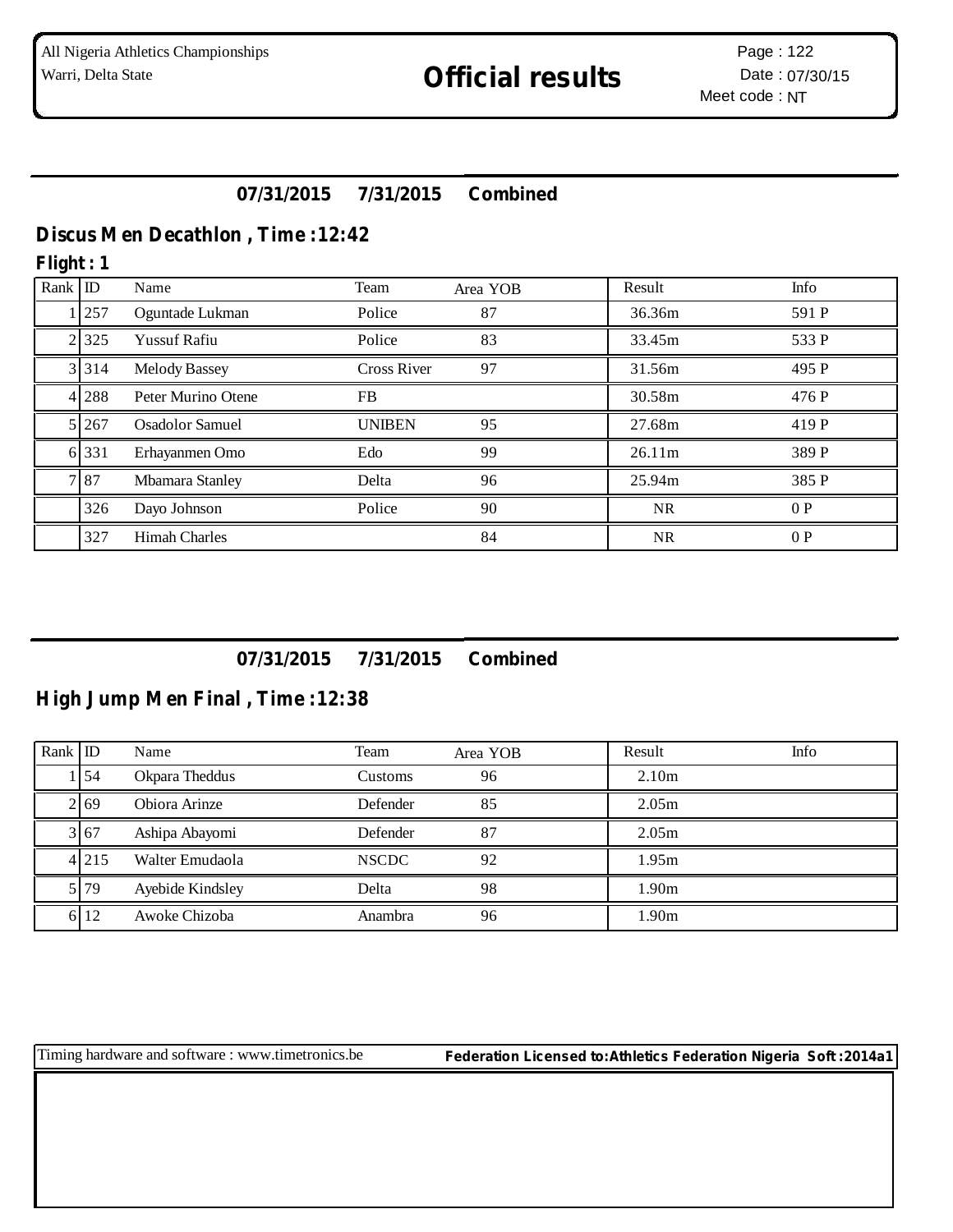## **07/31/2015 7/31/2015 Final**

## **Hammer Women Final , Time :10:55**

| Rank $ID$ |         | Name                     | Team         | Area YOB | Result    | Info |
|-----------|---------|--------------------------|--------------|----------|-----------|------|
|           | 161     | Rebecca Famurewa         | <b>FB</b>    | 94       | 58.96m    |      |
|           | 2   159 | <b>Ogunleye Precious</b> | <b>FB</b>    | 93       | 57.73m    |      |
|           | 3 199   | Daramola Feyisayo M.     | <b>NSCDC</b> | 80       | 47.75m    |      |
|           | 4 34    | Ekpeyong Cecilia-Inyang  | Christable   | 96       | 42.61m    |      |
|           | 5178    | Rita Modili              | Delta        | 98       | 39.27m    |      |
|           | 35      | Omizi Sofiat             | Christable   | 93       | <b>NR</b> |      |

## **07/31/2015 7/31/2015 Final**

### **Javelin Women Heptathlon , Time :12:36**

#### **Flight : 1**

| Rank $ D $ |       | Name                   | Team         | Area YOB | Result | Info  |
|------------|-------|------------------------|--------------|----------|--------|-------|
|            | 189   | Uhunoma Naomi Osazuwa  | FB           | 87       | 41.23m | 691 P |
|            | 2.204 | Francis Ruth Oluwakemi | <b>NSCDC</b> | 93       | 37.19m | 613 P |
|            | 3175  | Hope Idhe              | Delta        | 87       | 32.47m | 523 P |
|            | 413   | Nwichi Ngozi Blessing  | Abia         | 97       | 31.20m | 499 P |
|            | 187   | Moe Sasegbon           | FB           | 91       | 29.36m | 464 P |

#### **07/31/2015 7/31/2015 Combined**

#### **Pole Vault Men Decathlon , Time :16:41**

#### **Flight : 1**

| Rank | ΙL      | Name                 | Team          | Area YOB | Result | Info  |
|------|---------|----------------------|---------------|----------|--------|-------|
|      | 314     | <b>Melody Bassey</b> | Cross River   |          | 4.20m  | 673 P |
|      | 2 2 6 7 | Osadolor Samuel      | <b>JNIBEN</b> |          | 3.50m  | 482 P |

Timing hardware and software : www.timetronics.be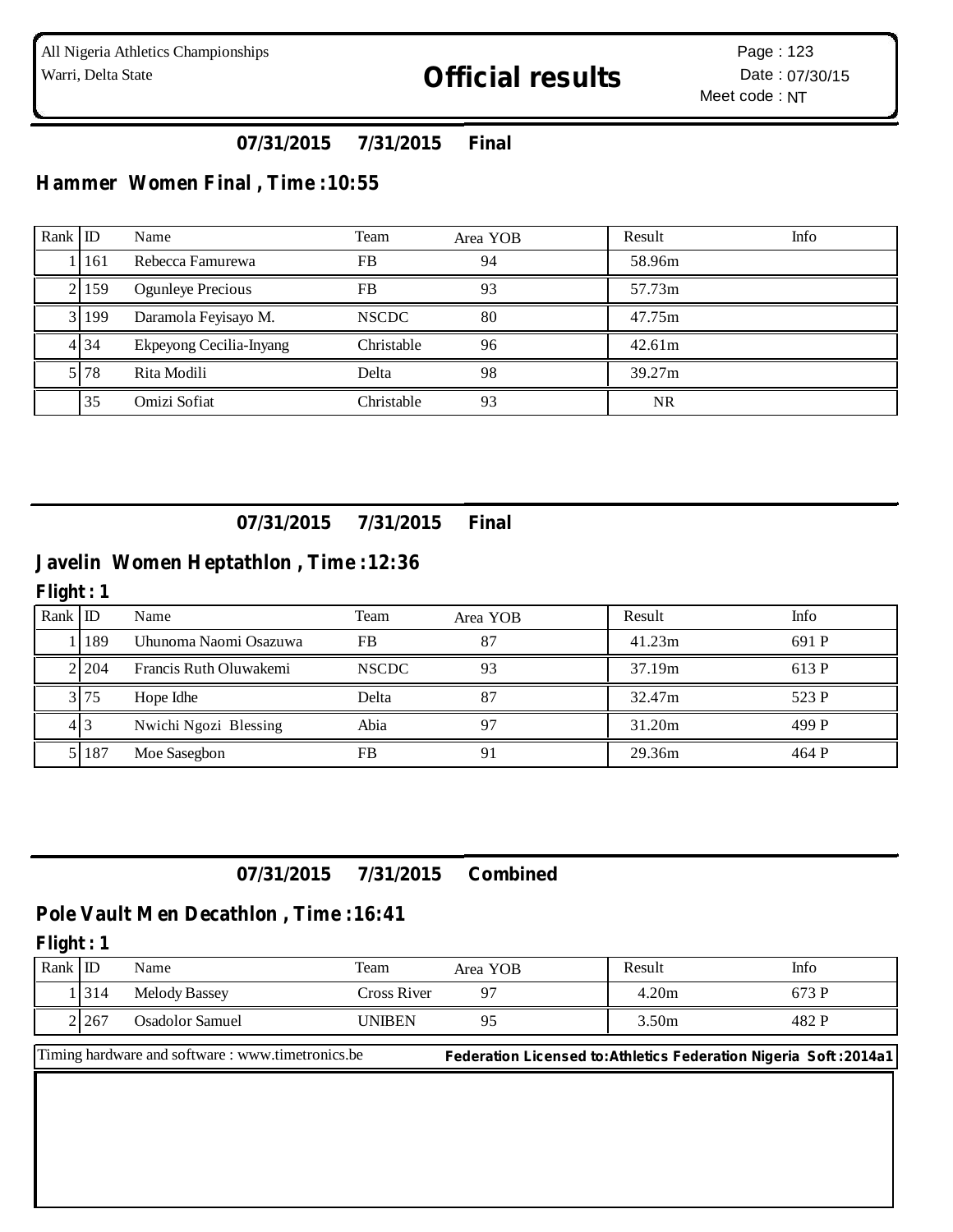| All Nigeria Athletics Championships<br>Warri, Delta State |         |                     |        | <b>Official results</b> |                   | Page: 124<br>Date: 07/30/15<br>Meet code: NT |  |
|-----------------------------------------------------------|---------|---------------------|--------|-------------------------|-------------------|----------------------------------------------|--|
|                                                           | 3 288   | Peter Murino Otene  | FB     |                         | 3.00 <sub>m</sub> | 357 P                                        |  |
|                                                           | 487     | Mbamara Stanley     | Delta  | 96                      | 3.00 <sub>m</sub> | 357 P                                        |  |
|                                                           | 5 3 3 1 | Erhayanmen Omo      | Edo    | 99                      | 3.00 <sub>m</sub> | 357 P                                        |  |
|                                                           | 6 325   | <b>Yussuf Rafiu</b> | Police | 83                      | 3.00 <sub>m</sub> | 357 P                                        |  |
|                                                           | 7 257   | Oguntade Lukman     | Police | 87                      | 2.50 <sub>m</sub> | 242 P                                        |  |

### **07/31/2015 7/31/2015 Combined**

# **Triple Jump Women Final , Time :14:21**

| Rank ID |       | Name                           | Team           | Area YOB | Info<br>Result<br>Wind $(m/s)$ |
|---------|-------|--------------------------------|----------------|----------|--------------------------------|
|         | 1206  | <b>Ibrahim Blessing Ibukun</b> | <b>NSCDC</b>   | 90       | 13.32m 1.3                     |
|         | 2175  | Hope Idhe                      | Delta          | 87       | 13.11m 1.2                     |
|         | 3 2   | Brown Uche                     | Abia           | 98       | $12.42m$ 1.4                   |
|         | 4 122 | Okolosi Oghenekome             | <b>HIT</b>     | 98       | 12.11m 1.2                     |
|         | 5 269 | Nwaelehia Peace                | <b>UNIPORT</b> | 99       | 11.83m 1.0                     |
|         | 11    | Anigbata Grace                 | Anambra        | 98       | NR 0.0                         |
|         | 131   | Ajijo Ohadugha                 | Immigration    | 85       | 0.0<br>NR.                     |

## **07/31/2015 7/31/2015 Final**

## **100m Men Semi Final , Time :14:13**

### $Heat: 1$   $Wind = 0.3$

| Rank ID |            | Name                  | Team         | Area YOB | Result | Info |
|---------|------------|-----------------------|--------------|----------|--------|------|
|         | <b>224</b> | Ogho-Oghene Egwero    | <b>NSCDC</b> | 88       | 10.21  |      |
|         | 180        | Obinna Metu           | Prisons      | 88       | 10.35  |      |
|         | 3 1 1 7 0  | Rae Monzayous Edward  | FB           | 81       | 10.41  |      |
|         | 4 221      | Imhoaperamhe Nicholas | <b>NSCDC</b> | 93       | 10.48  |      |
|         | 51115      | Sule David            | Esteem       | 84       | 10.56  |      |

Timing hardware and software : www.timetronics.be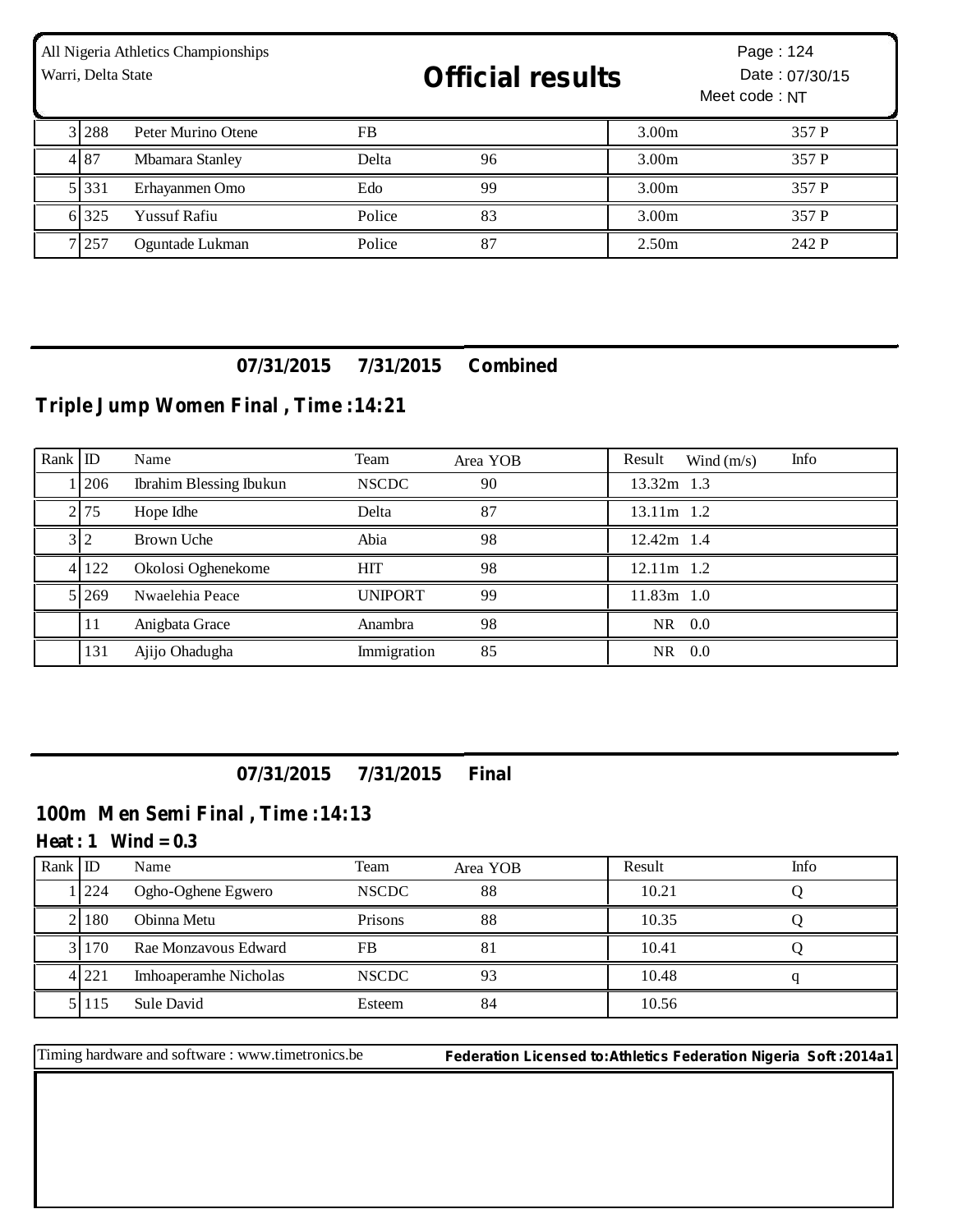| All Nigeria Athletics Championships<br>Warri, Delta State |         |                |       | <b>Official results</b> |       | Page: 125<br>Date: 07/30/15<br>Meet code: NT |  |
|-----------------------------------------------------------|---------|----------------|-------|-------------------------|-------|----------------------------------------------|--|
|                                                           | 6 1 1 9 | Idjesa Uruemu  | Delta | 98                      | 10.74 |                                              |  |
|                                                           | 7 8 4   | Igube ThankGod | Delta | 97                      | 10.75 |                                              |  |
|                                                           | 833     | Victor Peka    | CDA   | 94                      | 11.05 |                                              |  |

# **100m Men Semi Final , Time :14:13**

#### $Heat: 2$   $Wind = 0.1$

| Rank ID |       | Name                      | Team         | Area YOB | Result     | Info |
|---------|-------|---------------------------|--------------|----------|------------|------|
|         | 183   | Seye Ogunlewe             | <b>FB</b>    | 91       | 10.28      |      |
|         | 181   | Okeudo Jonathan Nmaju     | <b>NSCDC</b> | 93       | 10.38      |      |
|         | 3 266 | Odele Tega Peter          | Uniben       | 95       | 10.41      |      |
|         | 182   | Patrick Ike Chinedu       | <b>FB</b>    | 84       | 10.44      |      |
|         | 5 9 1 | Olisakwe Chukwudi         | Delta        | 98       | 10.53      |      |
|         | 6 229 | Onyeakwu Chukwuma         | <b>NSCDC</b> | 91       | 10.62      |      |
|         | 7 253 | Kasumu Ahmed              | Police       | 89       | 10.86      |      |
|         | 261   | <b>Tamuontonye Briggs</b> | Police       | 95       | <b>DNS</b> |      |

## **07/31/2015 7/31/2015 Semifinal**

# **High Jump Women Final , Time :17:56**

| $Rank$ ID |      | Name           | Team       | Area YOB | Result | Info |
|-----------|------|----------------|------------|----------|--------|------|
|           | 154  | Doreen Amata   | Eaglesight | 88       | l.85m  |      |
|           | 2 11 | Anigbata Grace | Anambra    | 98       | l.60m  |      |
|           | 96   | Isa Esther     | Eaglesight | 98       | NR     |      |

**07/31/2015 7/31/2015 Final**

Timing hardware and software : www.timetronics.be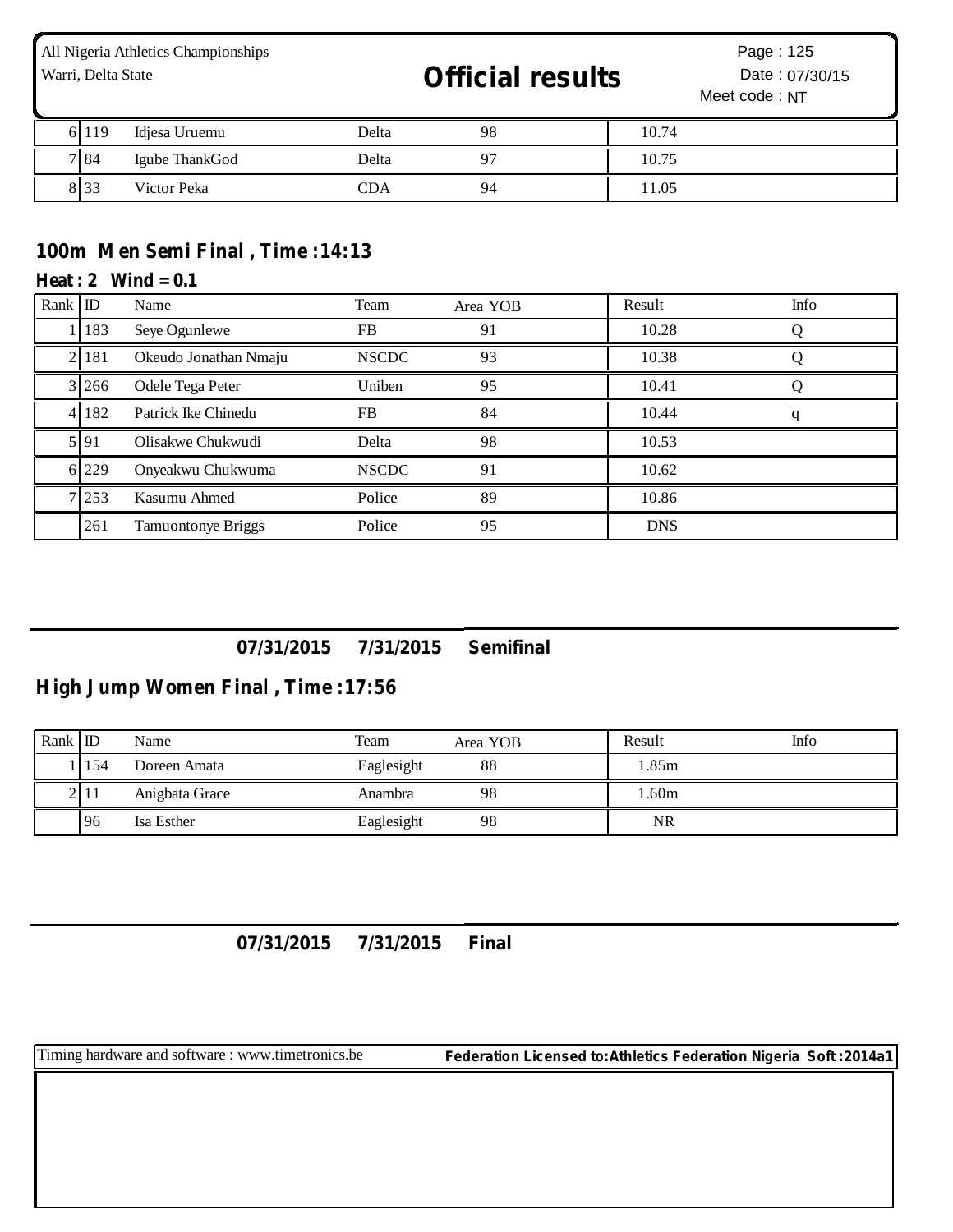## **Javelin Men Decathlon , Time :17:06**

## **Flight : 1**

| Rank ID |           | Name                 | Team               | Area YOB | Result    | Info  |
|---------|-----------|----------------------|--------------------|----------|-----------|-------|
|         | 257       | Oguntade Lukman      | Police             | 87       | 52.53m    | 626 P |
|         | 2 2 2 8 8 | Peter Murino Otene   | FB.                |          | 46.56m    | 538 P |
|         | 3 3 1 4   | <b>Melody Bassey</b> | <b>Cross River</b> | 97       | 46.16m    | 532 P |
|         | 4 2 6 7   | Osadolor Samuel      | <b>UNIBEN</b>      | 95       | 44.00m    | 500 P |
|         | 5 331     | Erhayanmen Omo       | Edo                | 99       | 39.07m    | 429 P |
|         | 6 325     | <b>Yussuf Rafiu</b>  | Police             | 83       | 38.12m    | 415 P |
|         | 787       | Mbamara Stanley      | Delta              | 96       | 34.50m    | 363 P |
|         | 326       | Dayo Johnson         | Police             | 90       | <b>NR</b> | 0P    |
|         | 327       | <b>Himah Charles</b> |                    | 84       | NR.       | 0P    |

**07/31/2015 7/31/2015 Combined**

#### **Shot Put Women Final , Time :14:56**

| Rank $ $ ID |         | Name                     | Team         | Area YOB | Result    | Info |
|-------------|---------|--------------------------|--------------|----------|-----------|------|
|             | 153     | Claire Uke               | FB           | 92       | 16.56m    |      |
|             | 2.198   | Chime Nkechi Leticia     | <b>NSCDC</b> | 93       | 14.85m    |      |
|             | 3 74    | Eucharia Ogbukwo         | Delta        | 95       | 14.35m    |      |
|             | 4 159   | <b>Ogunleye Precious</b> | FB           | 93       | 14.26m    |      |
|             | 5 2 4 5 | Uju Anoliefo             | Police       | 79       | 14.11m    |      |
|             | 158     | Nwanneka Okwelogu        | FB           | 95       | NR.       |      |
|             | 161     | Rebecca Famurewa         | <b>FB</b>    | 94       | <b>NR</b> |      |

## **07/31/2015 7/31/2015 Final**

Timing hardware and software : www.timetronics.be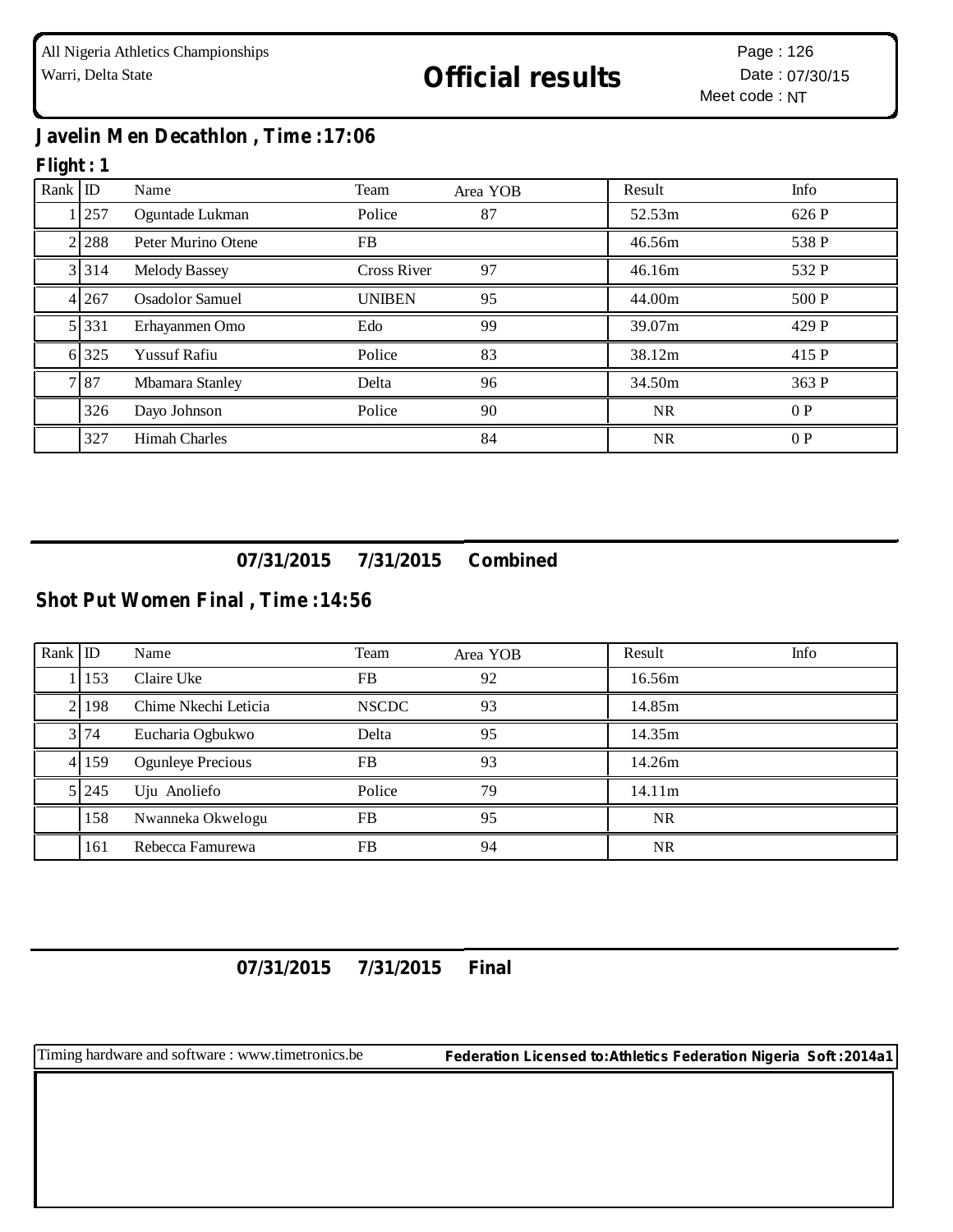# **400m Hurdles Women Final , Time :14:25**

| Rank ID |           | Name               | Team         | Area YOB | Result | Info |
|---------|-----------|--------------------|--------------|----------|--------|------|
|         | 1110      | Amaka Ogoegbunam   | Anambra      | 90       | 55.78  |      |
|         | 2 2 2 3 2 | Ajoke Odumosu      | <b>NSCDC</b> | 87       | 56.56  |      |
|         | 3 18      | Nathaniel Glory    | Customs      | 96       | 57.44  |      |
|         | 4 72      | Akpofa Faith Daisy | Delta        | 97       | 58.85  |      |
|         | 5 23      | Kadiri Sarah A     | <b>CDA</b>   | 96       | 59.52  |      |
|         | 6.73      | Cliford Fegor      | Delta        | 98       | 64.46  |      |
|         | 7 1 3 3   | Abu Joy            | Kwara        | 99       | 64.55  |      |

# **07/31/2015 7/31/2015 Final**

## **400m Hurdles Men Final , Time :14:33**

| Rank ID |           | Name                 | Team         | Area YOB | Result     | Info |
|---------|-----------|----------------------|--------------|----------|------------|------|
|         | 1 1 1 6 9 | Miles Ukaoma         | <b>FB</b>    | 92       | 48.84      |      |
|         | 2 53      | Okorie Henry         | Customs      | 87       | 50.24      |      |
|         | 3 165     | Amaechi Morton       | FB           | 89       | 50.54      |      |
|         | 4 108     | Prior Ochonogor      | Edo          | 98       | 52.53      |      |
|         | 5 17      | <b>Bakare Gbenga</b> | Buka Tigers  | 96       | 52.76      |      |
|         | 6 2 3 0   | <b>Steve Fikah</b>   | <b>NSCDC</b> | 98       | 54.52      |      |
|         | 7 106     | Ifeanyi Atuma        | Edo          | 96       | 55.05      |      |
|         | 141       | Airen Williams       | Lagos        | 98       | <b>DNS</b> |      |

## **07/31/2015 7/31/2015 Final**

Timing hardware and software : www.timetronics.be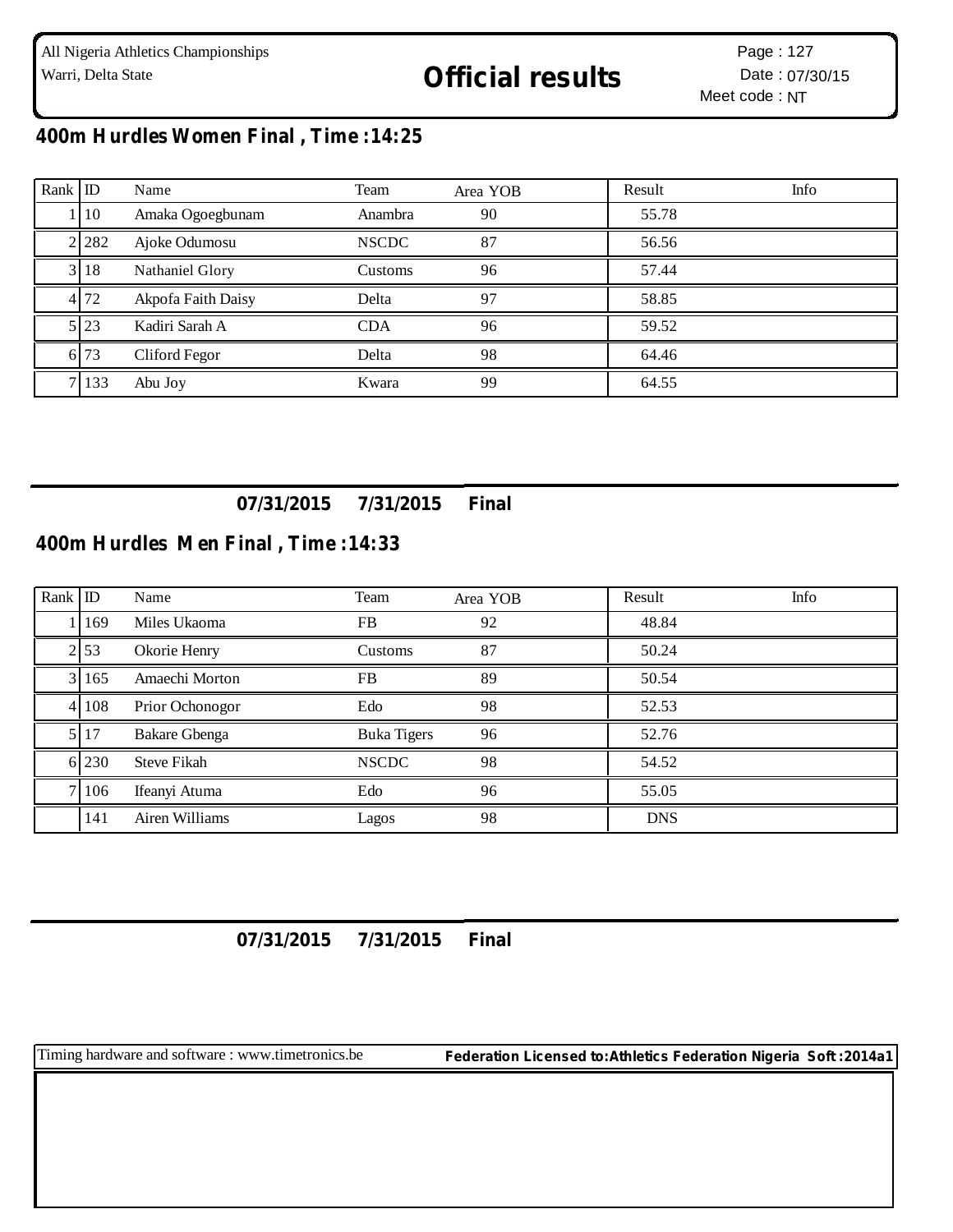## **800m Women Heptathlon , Time :14:50**

#### **Heat : 1**

| $Rank$ ID |      | Name                   | Team         | Area YOB | Result  | Info  |
|-----------|------|------------------------|--------------|----------|---------|-------|
|           | 1204 | Francis Ruth Oluwakemi | <b>NSCDC</b> | 93       | 2:17.02 | 864 P |
|           | 2189 | Uhunoma Naomi Osazuwa  | FB           | 87       | 2:22.84 | 785 P |
|           | 3187 | Moe Sasegbon           | FB           |          | 2:23.60 | 775 P |
|           | 41 3 | Nwichi Ngozi Blessing  | Abia         |          | 2:25.95 | 745 P |
|           | 5 75 | Hope Idhe              | Delta        | 87       | 2:30.37 | 688 P |

## **07/31/2015 7/31/2015 Combined**

## **Long Jump Men Final , Time :17:01**

| Rank            | $\mathbb{D}$ | Name                    | Team         | Area YOB | Info<br>Result<br>Wind $(m/s)$ |
|-----------------|--------------|-------------------------|--------------|----------|--------------------------------|
|                 | 194          | Samson Idiata           | Immigration  | 82       | 7.89m 0.1                      |
| $\mathfrak{D}$  | 191          | Ezekiel Ewulo           | FB           | 86       | 7.85m 1.2                      |
| 3 <sub>1</sub>  | 258          | Oladimeji Oluwatoyin    | Police       | 92       | 7.81m 1.6                      |
| 41              | 54           | Okpara Theddus          | Customs      | 96       | 7.66m 1.2                      |
| 5 <sub>1</sub>  | 94           | <b>Stanley Gbagbeke</b> | Delta        | 88       | $7.37m$ 1.1                    |
|                 | 6 234        | Bode Akintokun          | Ondo         | 94       | 7.31m 0.8                      |
| $\tau$          | 105          | Ejumeta David Oke       | Edo          | 97       | 7.30m 1.2                      |
|                 | 8 213        | Anota John Oluwashola   | <b>NSCDC</b> | 85       | 7.18m 0.9                      |
| 9               | 81           | Edafiadhe Joseph        | Delta        | 96       | $7.07m$ 1.0                    |
|                 | 10 88        | Nwokocha Tobechukwu     | Delta        | 98       | $7.03m$ 1.3                    |
| 11 <sup>1</sup> | 352          | Onakpoberuo Ivory       | <b>ICDO</b>  | 90       | 6.88m 1.1                      |
|                 | 12 351       | Pius Omafezi            | Defender     | 94       | 6.68m 1.2                      |
|                 | 166          | Biliaminu Lawal         | FB           | 85       | NR 0.0                         |
|                 | 31           | Okulaja Babajide        | <b>CDA</b>   | 94       | 0.0<br>NR                      |

Timing hardware and software : www.timetronics.be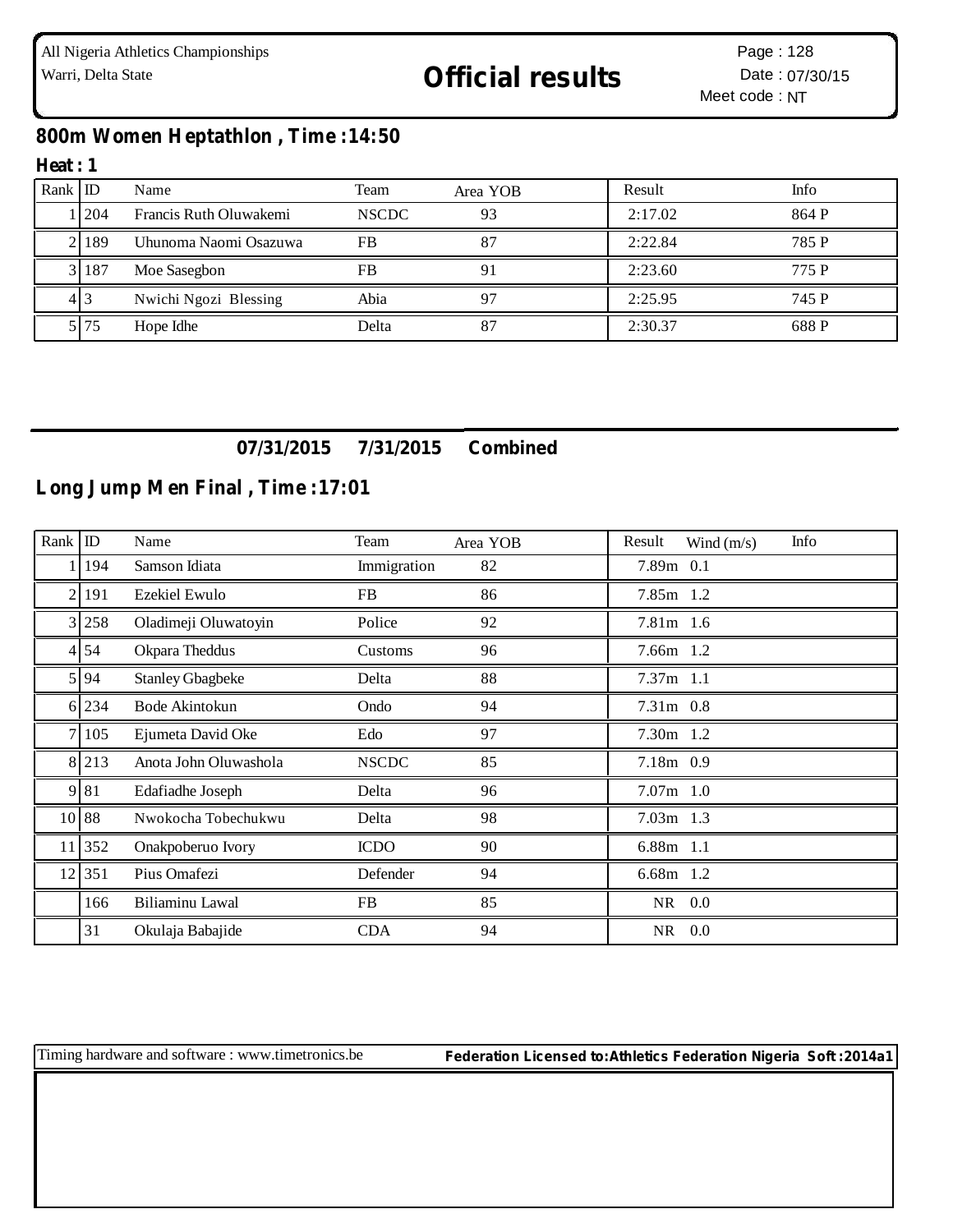## **07/31/2015 7/31/2015 Final**

### **100m Men Final , Time :15:16**

#### **Wind = 0.9**

| Rank ID |         | Name                  | Team         | Area YOB | Result     | Info |
|---------|---------|-----------------------|--------------|----------|------------|------|
|         | 183     | Seye Ogunlewe         | <b>FB</b>    | 91       | 10.19      |      |
|         | 2 2 2 4 | Ogho-Oghene Egwero    | <b>NSCDC</b> | 88       | 10.21      |      |
|         | 181     | Okeudo Jonathan Nmaju | <b>NSCDC</b> | 93       | 10.33      |      |
| 41      | 180     | Obinna Metu           | Prisons      | 88       | 10.35      |      |
|         | 5 221   | Imhoaperamhe Nicholas | <b>NSCDC</b> | 93       | 10.37      |      |
|         | 6 26 6  | Odele Tega Peter      | Uniben       | 95       | 10.40      |      |
|         | 182     | Patrick Ike Chinedu   | <b>FB</b>    | 84       | 10.42      |      |
|         | 170     | Rae Monzavous Edward  | <b>FB</b>    | 81       | <b>DIS</b> |      |

#### **07/31/2015 7/31/2015 Final**

## **400m Women Final , Time :15:26**

| Rank ID |           | Name                        | Team               | Area YOB | Result     | Info |
|---------|-----------|-----------------------------|--------------------|----------|------------|------|
|         | 160       | Patience Okon George        | <b>Cross River</b> | 91       | 51.31      |      |
|         | 2 1 1 6 2 | Regina George               | <b>FB</b>          | 91       | 51.65      |      |
|         | 3 2 0 3   | Etim Margaret               | <b>NSCDC</b>       | 92       | 52.64      |      |
|         | 4 65      | Ossai Rita Vivian           | Defender           | 95       | 52.84      |      |
|         | 5 110     | Adeloye Oluwatosin          | Ekiti              | 96       | 53.14      |      |
|         | 6 242     | Josephine Ehigie            | Police             | 85       | 53.28      |      |
|         | 7 205     | Funke Oladoye               | <b>NSCDC</b>       | 95       | 53.61      |      |
|         | 118       | Idamadudu Praise Oghefejiro | Delta              | 98       | <b>DNS</b> |      |

**07/31/2015 7/31/2015 Final**

Timing hardware and software : www.timetronics.be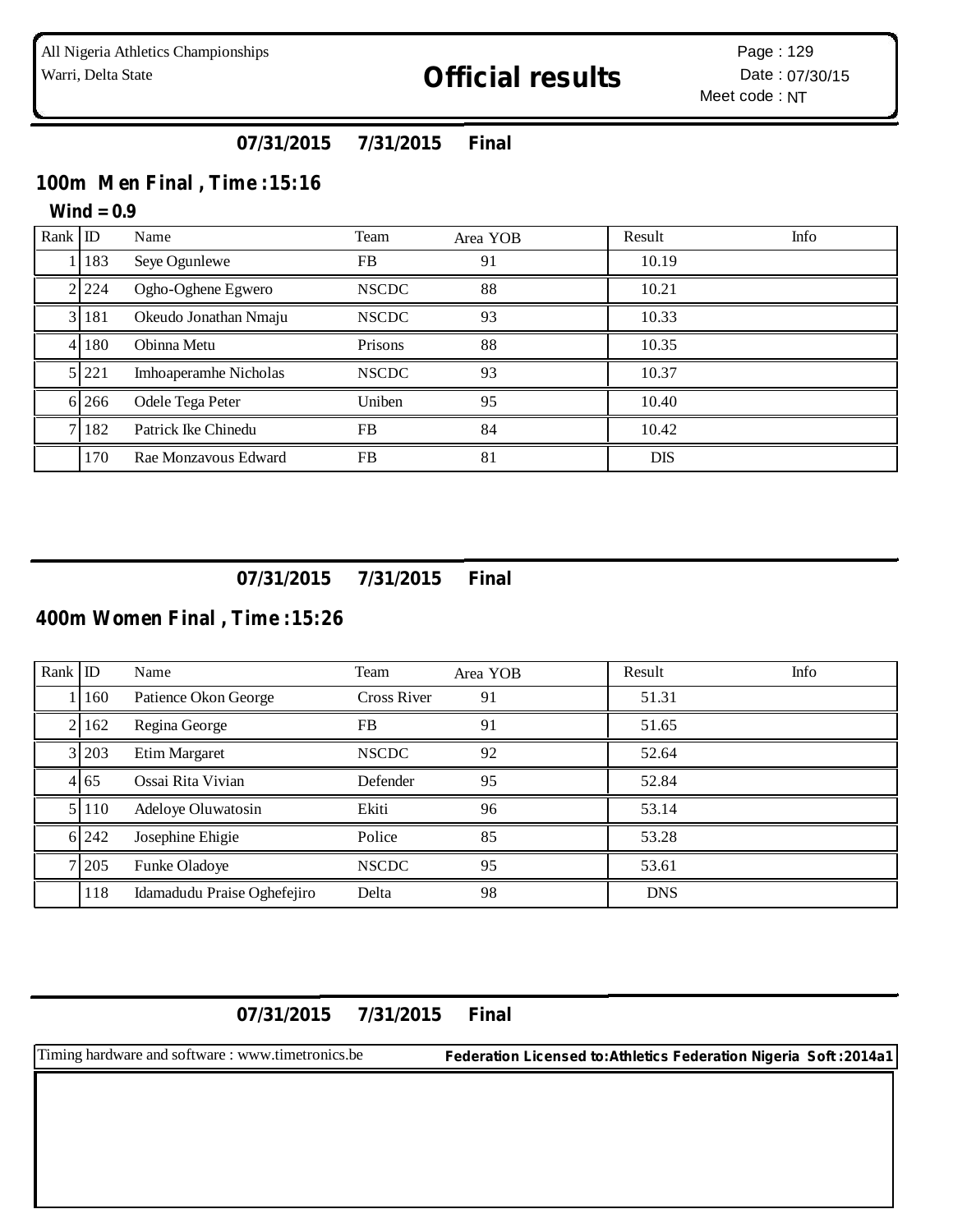## **400m Men Final , Time :15:35**

| Rank ID |           | Name                         | Team         | Area YOB | Result     | Info |
|---------|-----------|------------------------------|--------------|----------|------------|------|
|         | 298       | Chidi Okezie                 | FB           | 93       | 46.15      |      |
|         | 2 52      | Nathaniel Samson Oghenewegba | Customs      | 97       | 46.20      |      |
|         | 3 2 2 2 2 | Noah Akwu                    | <b>NSCDC</b> | 90       | 46.38      |      |
|         | 4 1 7 1   | <b>Robert Simmons</b>        | FB.          | 89       | 46.56      |      |
|         | 5 5 5     | Orukpe Erayokan              | Customs      | 94       | 46.58      |      |
|         | 6 2 2 6   | Ogunmola Tobi                | <b>NSCDC</b> | 92       | 47.32      |      |
|         | 7 2 1 0   | Abiola Onakoya               | <b>NSCDC</b> | 91       | 47.53      |      |
|         | 51        | Isah Salihu                  | Customs      | 92       | <b>DNF</b> |      |

## **07/31/2015 7/31/2015 Final**

## **1500m Women Final , Time :15:51**

| $Rank$ ID |            | Name                  | Team               | Area YOB | Result     | Info |
|-----------|------------|-----------------------|--------------------|----------|------------|------|
|           | 1 1 9 5    | Abike Egbeniyi        | Lagos              | 94       | 4:33.31    |      |
|           | 29         | Anietie Comfort James | Akwa-Ibom          | 98       | 4:36.21    |      |
|           | 3 291      | Abiye David           | Defender           | 92       | 4:38.23    |      |
|           | 4 3 6      | Loveline Jatto Eban   | <b>Cross River</b> | 98       | 4:38.91    |      |
|           | $5\vert 4$ | Nwokeoji Chinonso     | Abia               | 97       | 4:43.96    |      |
|           | 6 233      | Adeyemi Ademola       | Ondo               | 89       | 4:55.28    |      |
|           | 7 237      | Rose Danjuma          | Pleateau           | 98       | 4:59.18    |      |
|           | 401        | Agber Shimenenge      | Benue              | 93       | <b>DNS</b> |      |
|           | 240        | Helen Mommah          | Police             | 94       | <b>DNS</b> |      |
|           | 24         | Oguh Faustina         | <b>CDA</b>         | 97       | <b>DNS</b> |      |

Timing hardware and software : www.timetronics.be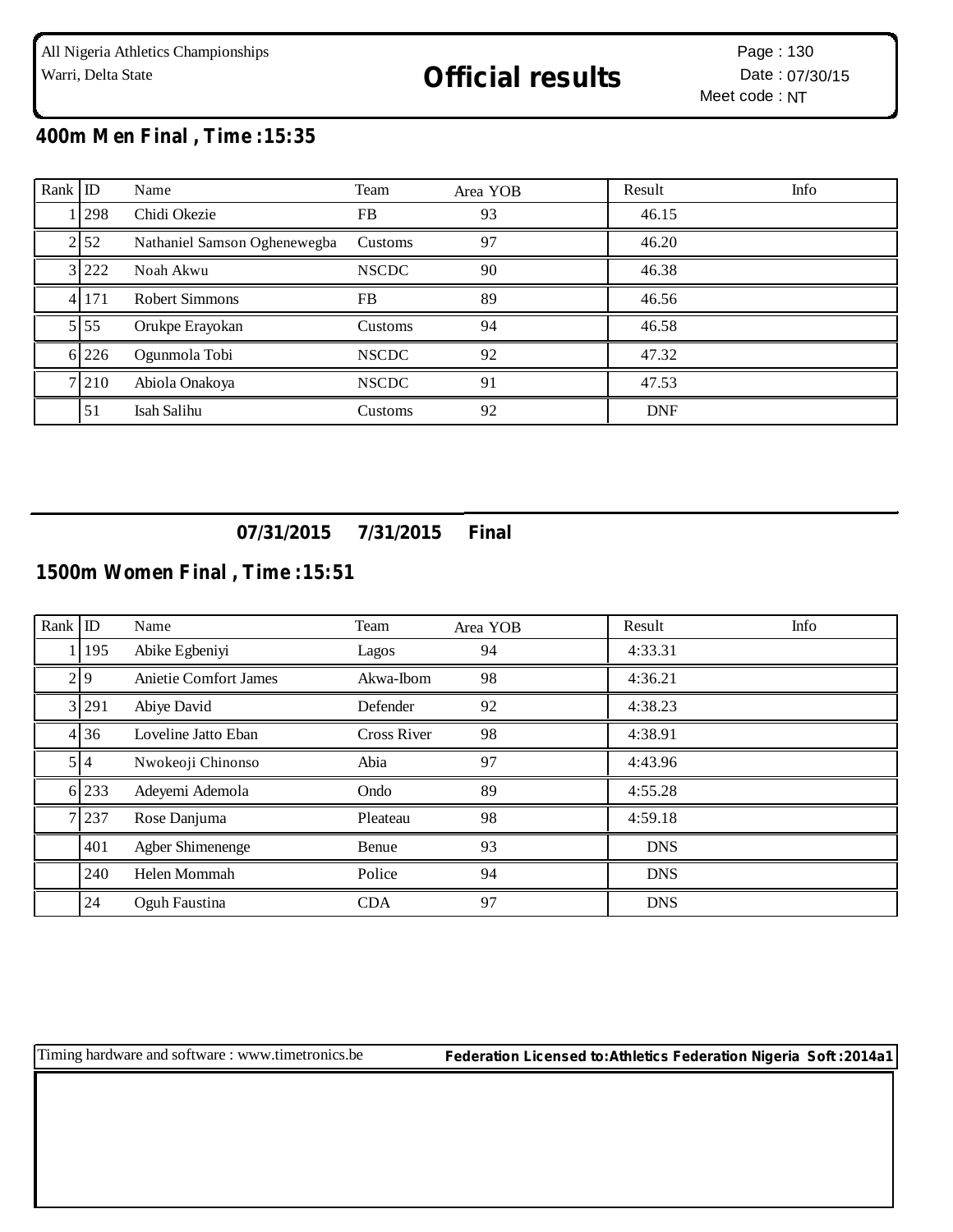## **07/31/2015 7/31/2015 Final**

## **1500m Men Final , Time :16:19**

| $Rank$ ID |         | Name                 | Team               | Area YOB | Result     | Info |
|-----------|---------|----------------------|--------------------|----------|------------|------|
|           | 1 39    | Hamadjam Soudi       | Cross River        | 95       | 3:50.73    |      |
|           | 2 4 0   | Ismaila Sadjo        | <b>Cross River</b> | 91       | 3:50.78    |      |
|           | 3 68    | Musa Godfrey Charles | Defender           | 93       | 3:56.91    |      |
|           | 4 71    | Osheku Lawrence      | Defender           | 84       | 3:58.12    |      |
|           | 5 38    | Dessidji Romany      | <b>Cross River</b> | 95       | 3:58.89    |      |
|           | 6 144   | Saka Sanusi          | Lagos              | 97       | 4:03.07    |      |
|           | 7 1 2 0 | Dare Shaba           | High Altitude      | 88       | 4:03.54    |      |
|           | 215     | Walter Emudaola      | <b>NSCDC</b>       | 92       | <b>DNS</b> |      |
|           | 254     | Kefas Williams       | Police             | 92       | <b>DNS</b> |      |

**07/31/2015 7/31/2015 Final**

### **200m Women Final , Time :17:32**

**Wind = 0.7**

| Rank ID |           | Name                        | Team         | Area YOB | Result | Info |
|---------|-----------|-----------------------------|--------------|----------|--------|------|
|         | 1   118   | Idamadudu Praise Oghefejiro | Delta        | 98       | 23.48  |      |
|         | 2 157     | Ngozi Onwumere              | <b>FB</b>    | 92       | 23.54  |      |
|         | 3 1 1 7 6 | Gloria Asumnu               | <b>FB</b>    | 85       | 23.75  |      |
|         | 4 209     | Ozoh Lawreta                | <b>NSCDC</b> | 90       | 23.95  |      |
|         | 5 1 7 4   | Dominique Duncan            | <b>FB</b>    | 90       | 24.16  |      |
|         | 6 135     | Cecilia Francis             | Lagos        | 96       | 24.36  |      |
|         | 7.178     | Peace Uko                   | <b>NSCDC</b> | 95       | 24.80  |      |
|         | 8 1 0 1   | Adewale Deborah             | Edo          | 97       | 24.89  |      |

Timing hardware and software : www.timetronics.be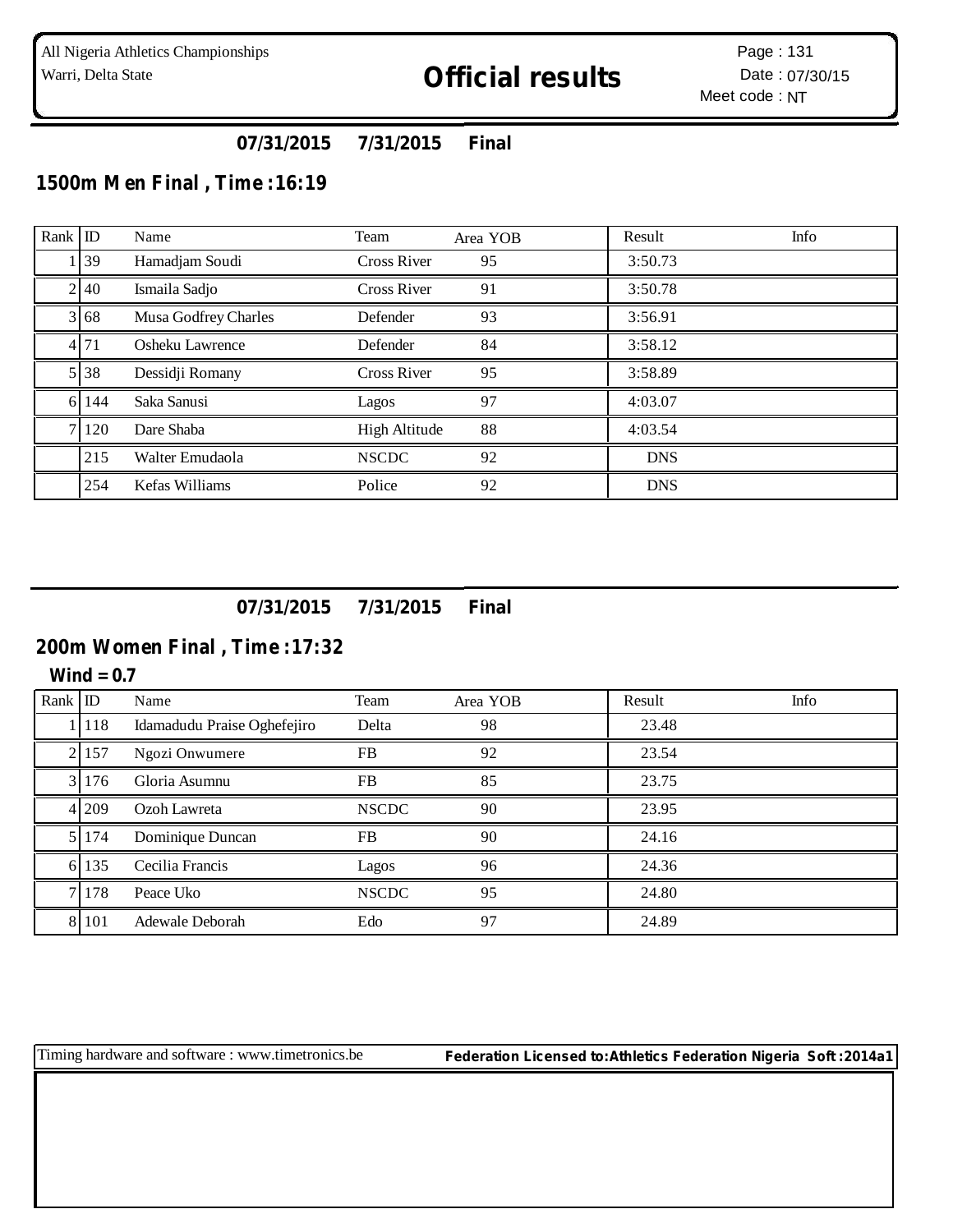## **07/31/2015 7/31/2015 Final**

## **200m Men Final , Time :16:19**

## **Wind = -0.2**

| Rank ID |      | Name                  | Team         | Area YOB | Result     | Info |
|---------|------|-----------------------|--------------|----------|------------|------|
|         | 266  | Odele Tega Peter      | Uniben       | 95       | 20.47      |      |
|         | 180  | Obinna Metu           | Prisons      | 88       | 20.57      |      |
|         |      | Egwero Ogho-Oghene    | <b>NSCDC</b> | 88       | 20.60      |      |
| 41      | 181  | Okeudo Jonathan Nmaju | <b>NSCDC</b> | 93       | 20.90      |      |
|         | 5 32 | Peka Victor           | <b>CDA</b>   | 96       | 21.58      |      |
| 61      | 145  | Tony Osheku Jr.       | Lagos        | 93       | 22.43      |      |
|         | 212  | Akwu Noah             | <b>NSCDC</b> | 90       | <b>DNS</b> |      |

## **07/31/2015 7/31/2015 Final**

# **1500 Men Decathlon , Time :17:50**

#### **Heat : 1**

| Rank ID |         | Name                   | Team               | Area YOB | Result     | Info  |
|---------|---------|------------------------|--------------------|----------|------------|-------|
|         | 314     | <b>Melody Bassey</b>   | <b>Cross River</b> | 97       | 4:36.63    | 702 P |
|         | 2 267   | <b>Osadolor Samuel</b> | <b>UNIBEN</b>      | 95       | 4:49.70    | 620 P |
|         | 3 3 3 1 | Erhayanmen Omo         | Edo                | 99       | 4:56.05    | 583 P |
|         | 4 87    | Mbamara Stanley        | Delta              | 96       | 5:01.62    | 550 P |
|         | 5 257   | Oguntade Lukman        | Police             | 87       | 5:02.51    | 545 P |
|         | 6 288   | Peter Murino Otene     | <b>FB</b>          |          | 5:03.27    | 541 P |
|         | 326     | Dayo Johnson           | Police             | 90       | <b>DNS</b> | 0P    |
|         | 327     | <b>Himah Charles</b>   |                    | 84       | <b>DNS</b> | 0P    |
|         | 325     | <b>Yussuf Rafiu</b>    | Police             | 83       | <b>DNS</b> | 0P    |

### **07/31/2015 7/31/2015 Combined**

Timing hardware and software : www.timetronics.be